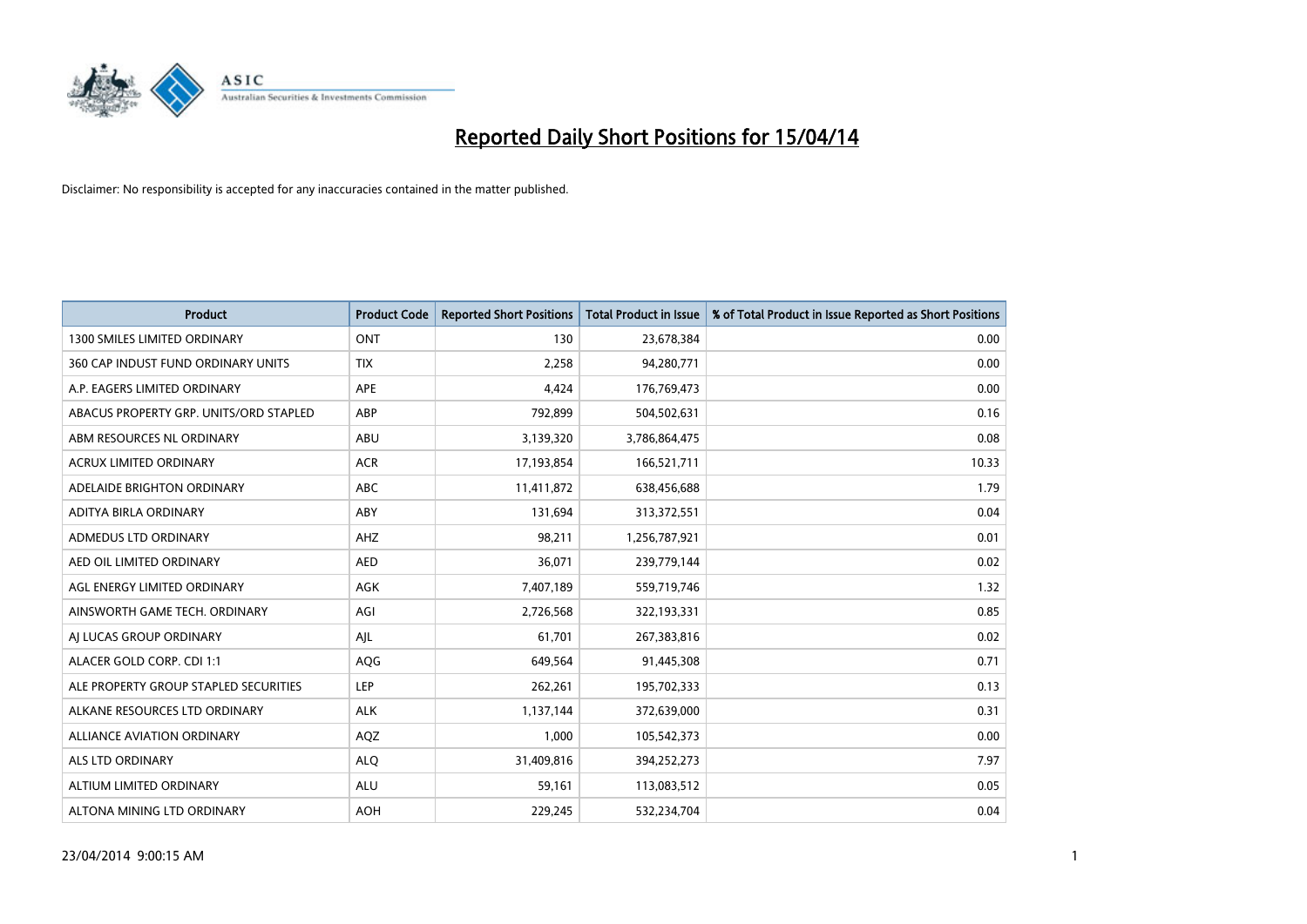

| <b>Product</b>                          | <b>Product Code</b> | <b>Reported Short Positions</b> | <b>Total Product in Issue</b> | % of Total Product in Issue Reported as Short Positions |
|-----------------------------------------|---------------------|---------------------------------|-------------------------------|---------------------------------------------------------|
| ALUMINA LIMITED ORDINARY                | <b>AWC</b>          | 76,492,307                      | 2,806,225,615                 | 2.73                                                    |
| AMALGAMATED HOLDINGS ORDINARY           | <b>AHD</b>          | 3,715                           | 157,854,701                   | 0.00                                                    |
| AMCOM TELECOMM. ORDINARY                | AMM                 | 1,132,334                       | 245,322,894                   | 0.46                                                    |
| AMCOR LIMITED ORDINARY                  | AMC                 | 2,754,279                       | 1,206,684,923                 | 0.23                                                    |
| AMP LIMITED ORDINARY                    | AMP                 | 48,083,919                      | 2,957,737,964                 | 1.63                                                    |
| ANSELL LIMITED ORDINARY                 | <b>ANN</b>          | 4,686,806                       | 152,937,881                   | 3.06                                                    |
| ANTARES ENERGY LTD ORDINARY             | AZZ                 | 665,030                         | 255,000,000                   | 0.26                                                    |
| ANZ BANKING GRP LTD ORDINARY            | ANZ                 | 8,673,949                       | 2,744,118,670                 | 0.32                                                    |
| APA GROUP STAPLED SECURITIES            | <b>APA</b>          | 24,464,700                      | 835,750,807                   | 2.93                                                    |
| APN NEWS & MEDIA ORDINARY               | <b>APN</b>          | 445,664                         | 1,029,041,356                 | 0.04                                                    |
| AQUARIUS PLATINUM. ORDINARY             | AQP                 | 7,634,905                       | 488,103,453                   | 1.56                                                    |
| AOUILA RESOURCES ORDINARY               | <b>AQA</b>          | 12,378,535                      | 411,804,442                   | 3.01                                                    |
| ARAFURA RESOURCE LTD ORDINARY           | <b>ARU</b>          | 38,002                          | 441,270,644                   | 0.01                                                    |
| ARB CORPORATION ORDINARY                | <b>ARP</b>          | 1,480,850                       | 72,493,302                    | 2.04                                                    |
| ARDENT LEISURE GROUP STAPLED SECURITIES | AAD                 | 3,545,619                       | 405,055,708                   | 0.88                                                    |
| ARENA REIT. ORDINARY UNITS              | <b>ARF</b>          | 33,164                          | 211,495,653                   | 0.02                                                    |
| ARISTOCRAT LEISURE ORDINARY             | ALL                 | 8,421,919                       | 551,418,047                   | 1.53                                                    |
| ARRIUM LTD ORDINARY                     | ARI                 | 28,055,714                      | 1,361,469,008                 | 2.06                                                    |
| ASCIANO LIMITED ORDINARY                | <b>AIO</b>          | 8,069,290                       | 975,385,664                   | 0.83                                                    |
| ASG GROUP LIMITED ORDINARY              | ASZ                 | 568,838                         | 206,720,839                   | 0.28                                                    |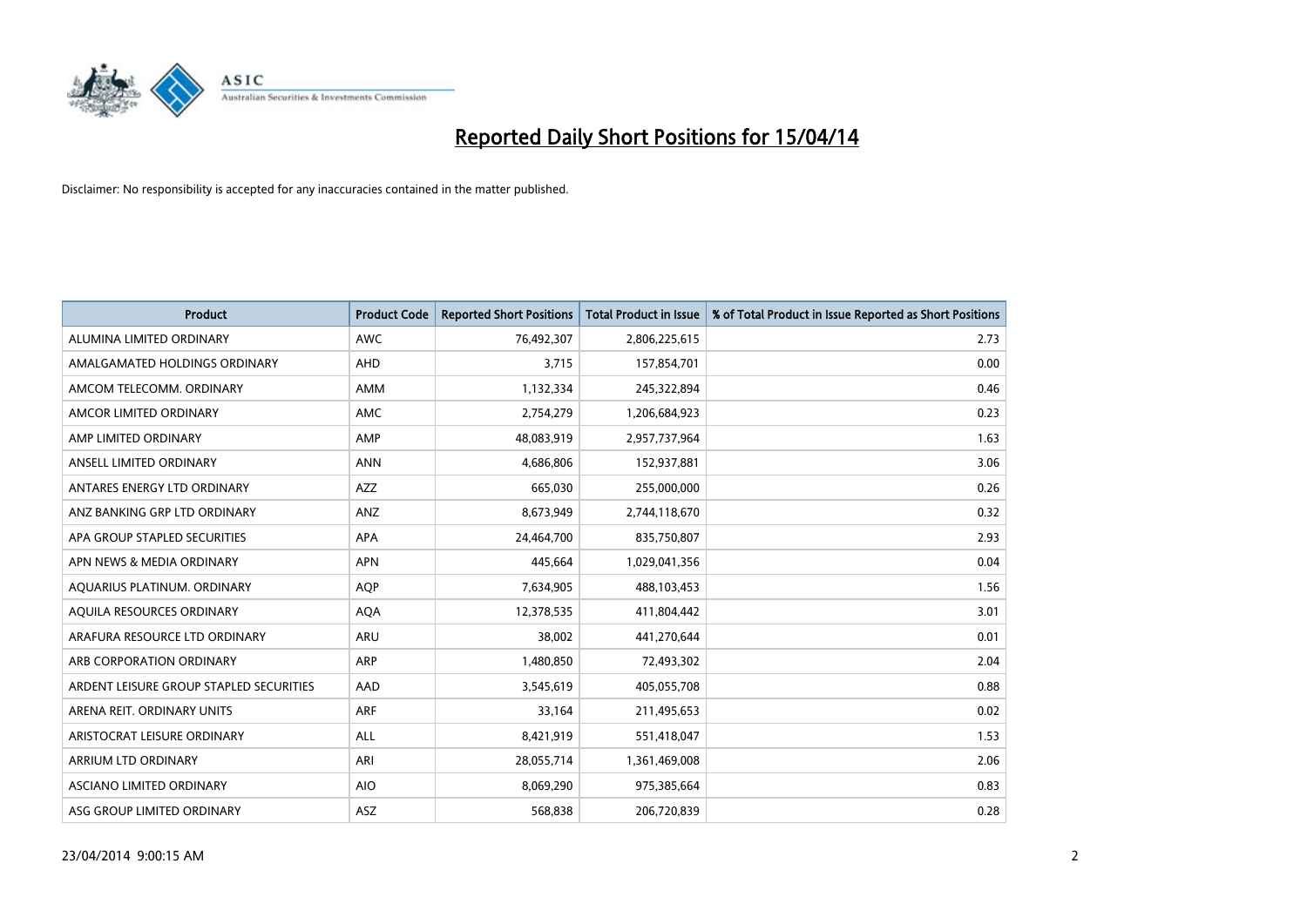

| <b>Product</b>                            | <b>Product Code</b> | <b>Reported Short Positions</b> | <b>Total Product in Issue</b> | % of Total Product in Issue Reported as Short Positions |
|-------------------------------------------|---------------------|---------------------------------|-------------------------------|---------------------------------------------------------|
| ASPEN GROUP ORD/UNITS STAPLED             | <b>APZ</b>          | 72,605                          | 119,946,366                   | 0.06                                                    |
| ASTRO JAP PROP GROUP STAPLED US PROHIBIT. | AJA                 | 36,509                          | 67,211,752                    | 0.05                                                    |
| ASX LIMITED ORDINARY                      | ASX                 | 4,514,625                       | 193,595,162                   | 2.33                                                    |
| ATLAS IRON LIMITED ORDINARY               | AGO                 | 94,839,182                      | 915,496,158                   | 10.36                                                   |
| ATRUM COAL NL ORDINARY                    | <b>ATU</b>          | 2,876                           | 76,305,842                    | 0.00                                                    |
| AUCKLAND INTERNATION ORDINARY             | <b>AIA</b>          | 8,072                           | 1,190,484,097                 | 0.00                                                    |
| AURIZON HOLDINGS LTD ORDINARY             | AZJ                 | 31,362,364                      | 2,137,284,503                 | 1.47                                                    |
| AURORA OIL & GAS ORDINARY                 | <b>AUT</b>          | 3,702,924                       | 448,785,778                   | 0.83                                                    |
| AUSDRILL LIMITED ORDINARY                 | <b>ASL</b>          | 29,113,076                      | 312,277,224                   | 9.32                                                    |
| AUSENCO LIMITED ORDINARY                  | AAX                 | 1,815,662                       | 168,449,799                   | 1.08                                                    |
| AUSTAL LIMITED ORDINARY                   | ASB                 | 163,219                         | 346,379,377                   | 0.05                                                    |
| AUSTBROKERS HOLDINGS ORDINARY             | <b>AUB</b>          | 4,655                           | 59,642,171                    | 0.01                                                    |
| AUSTIN ENGINEERING ORDINARY               | ANG                 | 1,279,983                       | 84,274,004                    | 1.52                                                    |
| AUSTRALAND PROPERTY STAPLED SECURITY      | <b>ALZ</b>          | 2,394,679                       | 578,984,528                   | 0.41                                                    |
| AUSTRALIAN AGRICULT, ORDINARY             | AAC                 | 3,666,560                       | 532,294,404                   | 0.69                                                    |
| AUSTRALIAN EDUCATION UNITS                | <b>AEU</b>          | 55,125                          | 205,069,661                   | 0.03                                                    |
| AUSTRALIAN FOUNDAT. ORDINARY              | AFI                 | 638                             | 1,049,055,166                 | 0.00                                                    |
| AUSTRALIAN INFR LTD ORDINARY              | <b>AIX</b>          | 20,098                          | 620,733,944                   | 0.00                                                    |
| AUSTRALIAN PHARM, ORDINARY                | API                 | 11,319,599                      | 488,115,883                   | 2.32                                                    |
| AUTOMOTIVE HOLDINGS ORDINARY              | AHE                 | 477,811                         | 293,530,972                   | 0.16                                                    |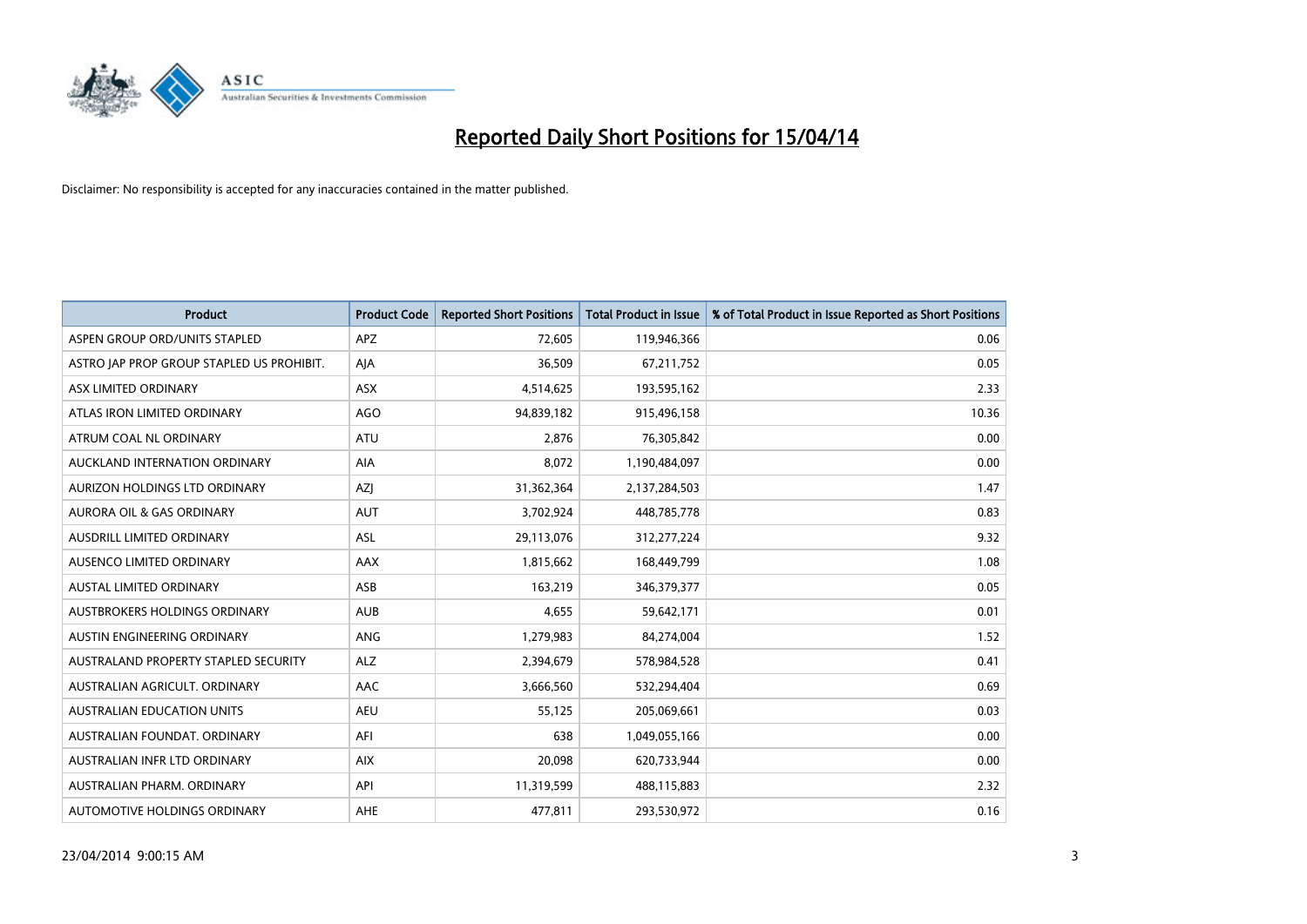

| <b>Product</b>                       | <b>Product Code</b> | <b>Reported Short Positions</b> | <b>Total Product in Issue</b> | % of Total Product in Issue Reported as Short Positions |
|--------------------------------------|---------------------|---------------------------------|-------------------------------|---------------------------------------------------------|
| AVEO GROUP STAPLED SECURITIES        | <b>AOG</b>          | 12,226,303                      | 500,111,460                   | 2.44                                                    |
| AWE LIMITED ORDINARY                 | <b>AWE</b>          | 389,731                         | 522,696,385                   | 0.07                                                    |
| AZONTO PET LTD ORDINARY              | <b>APY</b>          | $\mathbf{1}$                    | 1,158,625,100                 | 0.00                                                    |
| AZUMAH RESOURCES ORDINARY            | <b>AZM</b>          | $\mathbf{1}$                    | 356,189,096                   | 0.00                                                    |
| <b>BANDANNA ENERGY ORDINARY</b>      | <b>BND</b>          | 26,868,187                      | 528,481,199                   | 5.08                                                    |
| BANK OF QUEENSLAND. ORDINARY         | <b>BOQ</b>          | 4,408,789                       | 322,566,581                   | 1.37                                                    |
| <b>BANNERMAN RESOURCES ORDINARY</b>  | <b>BMN</b>          | 47                              | 324,938,790                   | 0.00                                                    |
| <b>BASE RES LIMITED ORDINARY</b>     | <b>BSE</b>          | 6,531,779                       | 561,840,029                   | 1.16                                                    |
| <b>BATHURST RES LTD. ORDINARY</b>    | <b>BRL</b>          | 11,271,010                      | 821,457,725                   | 1.37                                                    |
| <b>BC IRON LIMITED ORDINARY</b>      | <b>BCI</b>          | 1,995,932                       | 124,028,630                   | 1.61                                                    |
| BEACH ENERGY LIMITED ORDINARY        | <b>BPT</b>          | 18,594,933                      | 1,289,179,060                 | 1.44                                                    |
| BEADELL RESOURCE LTD ORDINARY        | <b>BDR</b>          | 49,871,654                      | 790,777,280                   | 6.31                                                    |
| BEGA CHEESE LTD ORDINARY             | <b>BGA</b>          | 522,115                         | 152,245,802                   | 0.34                                                    |
| BENDIGO AND ADELAIDE ORDINARY        | <b>BEN</b>          | 12,233,726                      | 412,684,737                   | 2.96                                                    |
| BENITEC BIOPHARMA ORDINARY           | <b>BLT</b>          | 20,756                          | 100,177,526                   | 0.02                                                    |
| BENTHAM IMF LTD ORDINARY             | <b>IMF</b>          | 4,356,240                       | 165,370,269                   | 2.63                                                    |
| BERKELEY RESOURCES ORDINARY          | <b>BKY</b>          | 131,002                         | 180,361,323                   | 0.07                                                    |
| BETASHARES ASX RES ETF UNITS         | <b>ORE</b>          | 517,432                         | 3,022,150                     | 17.12                                                   |
| <b>BHP BILLITON LIMITED ORDINARY</b> | <b>BHP</b>          | 9,842,594                       | 3,211,691,105                 | 0.31                                                    |
| <b>BILLABONG ORDINARY</b>            | <b>BBG</b>          | 11,546,777                      | 990,370,034                   | 1.17                                                    |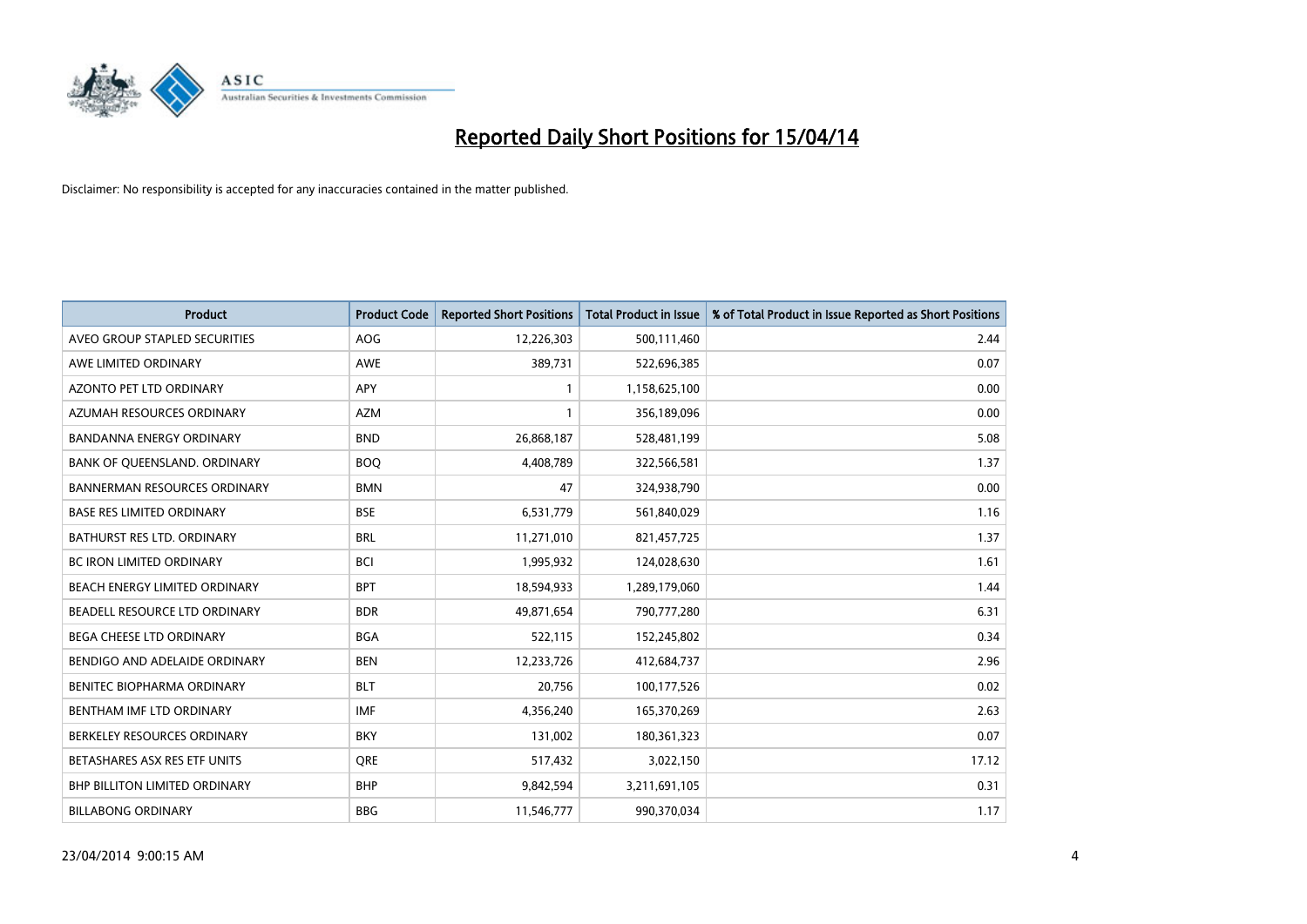

| <b>Product</b>                                | <b>Product Code</b> | <b>Reported Short Positions</b> | <b>Total Product in Issue</b> | % of Total Product in Issue Reported as Short Positions |
|-----------------------------------------------|---------------------|---------------------------------|-------------------------------|---------------------------------------------------------|
| <b>BIONOMICS LIMITED ORDINARY</b>             | <b>BNO</b>          | 81,133                          | 417,331,567                   | 0.02                                                    |
| BIRIMIAN GOLD LTD ORDINARY                    | <b>BGS</b>          | 2,525,977                       | 824,981,654                   | 0.31                                                    |
| <b>BLACKMORES LIMITED ORDINARY</b>            | BKL                 | 7,754                           | 17,113,392                    | 0.05                                                    |
| <b>BLACKTHORN RESOURCES ORD US PROHIBITED</b> | <b>BTR</b>          | 210,906                         | 164,285,950                   | 0.13                                                    |
| <b>BLUESCOPE STEEL LTD ORDINARY</b>           | <b>BSL</b>          | 6,069,831                       | 558,848,896                   | 1.09                                                    |
| <b>BOART LONGYEAR ORDINARY</b>                | <b>BLY</b>          | 45,287,283                      | 461,163,412                   | 9.82                                                    |
| <b>BOOM LOGISTICS ORDINARY</b>                | <b>BOL</b>          | 50,000                          | 474,868,764                   | 0.01                                                    |
| BORAL LIMITED. ORDINARY                       | <b>BLD</b>          | 23,077,210                      | 782,736,249                   | 2.95                                                    |
| <b>BRADKEN LIMITED ORDINARY</b>               | <b>BKN</b>          | 17,316,756                      | 171,027,249                   | 10.13                                                   |
| <b>BRAMBLES LIMITED ORDINARY</b>              | <b>BXB</b>          | 1,327,191                       | 1,562,892,933                 | 0.08                                                    |
| BREVILLE GROUP LTD ORDINARY                   | <b>BRG</b>          | 2,039,076                       | 130,095,322                   | 1.57                                                    |
| BRICKWORKS LIMITED ORDINARY                   | <b>BKW</b>          | 3,849                           | 148,038,996                   | 0.00                                                    |
| BROCKMAN MINING LTD ORDINARY                  | <b>BCK</b>          | 36                              | 8,381,982,131                 | 0.00                                                    |
| BT INVESTMENT MNGMNT ORDINARY                 | <b>BTT</b>          | 147,716                         | 282,727,073                   | 0.05                                                    |
| <b>BURU ENERGY ORDINARY</b>                   | <b>BRU</b>          | 14,178,141                      | 298,505,530                   | 4.75                                                    |
| <b>BWP TRUST ORDINARY UNITS</b>               | <b>BWP</b>          | 8,424,766                       | 634,395,195                   | 1.33                                                    |
| BYRON ENERGY LTD ORDINARY                     | <b>BYE</b>          | 40,000                          | 108,727,429                   | 0.04                                                    |
| <b>CABCHARGE AUSTRALIA ORDINARY</b>           | CAB                 | 8,746,054                       | 120,430,683                   | 7.26                                                    |
| CALTEX AUSTRALIA ORDINARY                     | <b>CTX</b>          | 1,406,371                       | 270,000,000                   | 0.52                                                    |
| CAPITOL HEALTH ORDINARY                       | CAJ                 | 296,438                         | 430,799,793                   | 0.07                                                    |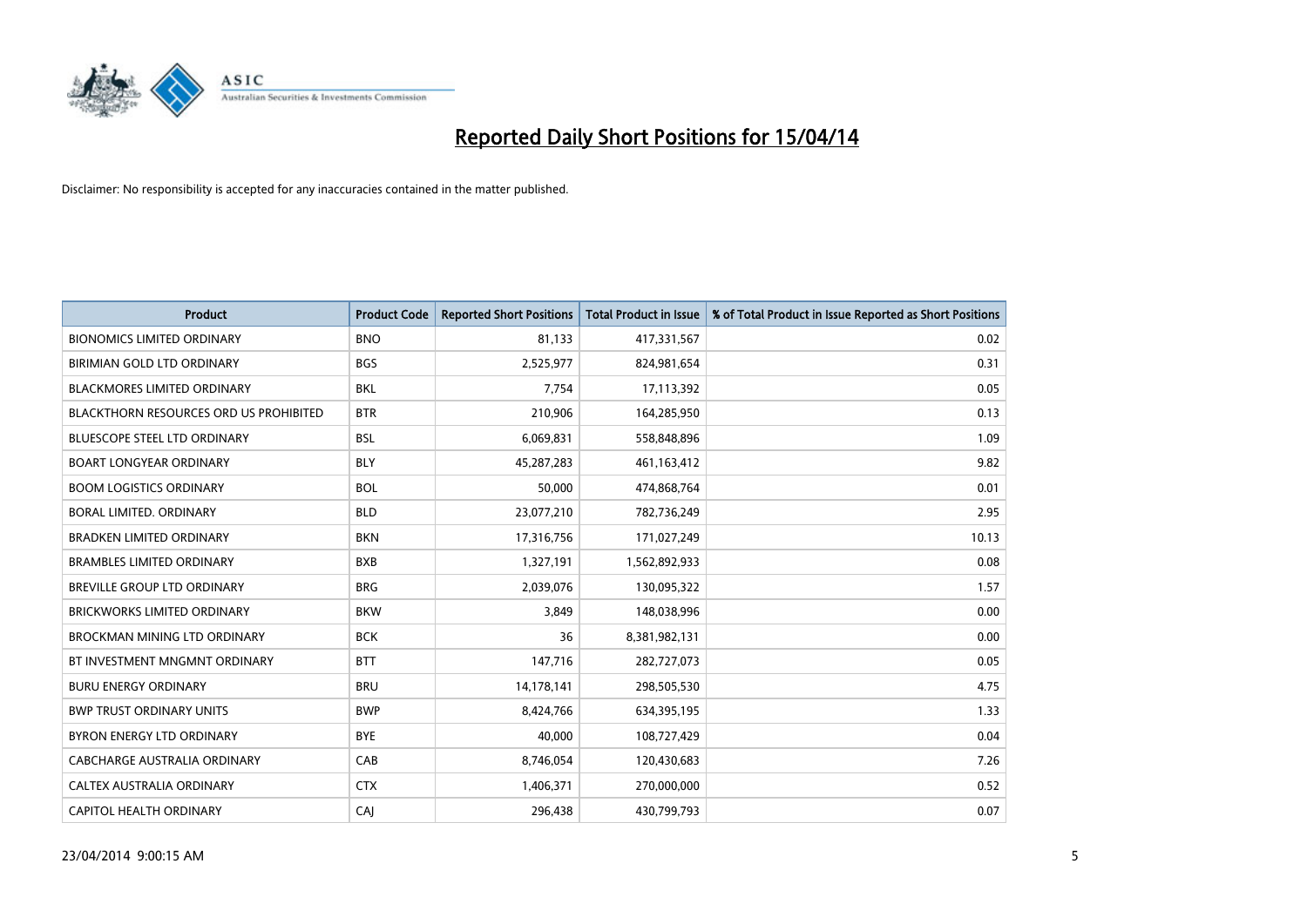

| <b>Product</b>                          | <b>Product Code</b> | <b>Reported Short Positions</b> | <b>Total Product in Issue</b> | % of Total Product in Issue Reported as Short Positions |
|-----------------------------------------|---------------------|---------------------------------|-------------------------------|---------------------------------------------------------|
| <b>CARDNO LIMITED ORDINARY</b>          | CDD                 | 6,352,403                       | 162,015,149                   | 3.92                                                    |
| <b>CARINDALE PROPERTY UNIT</b>          | <b>CDP</b>          | 506                             | 70,000,000                    | 0.00                                                    |
| CARNARVON PETROLEUM ORDINARY            | <b>CVN</b>          | 734                             | 986,565,952                   | 0.00                                                    |
| CARSALES.COM LTD ORDINARY               | <b>CRZ</b>          | 6,965,823                       | 237,803,965                   | 2.93                                                    |
| <b>CASH CONVERTERS ORDINARY</b>         | CCV                 | 12,123,597                      | 428,886,124                   | 2.83                                                    |
| CEDAR WOODS PROP. ORDINARY              | <b>CWP</b>          | 45,678                          | 73,732,683                    | 0.06                                                    |
| CENTRAL PETROLEUM ORDINARY              | <b>CTP</b>          | 566,629                         | 348,718,957                   | 0.16                                                    |
| <b>CERAMIC FUEL CELLS ORDINARY</b>      | <b>CFU</b>          | 4,058                           | 1,771,524,324                 | 0.00                                                    |
| CFS RETAIL TRUST GRP STAPLED SECURITIES | <b>CFX</b>          | 70,117,970                      | 3,018,050,810                 | 2.32                                                    |
| CHALLENGER DIV.PRO. STAPLED UNITS       | <b>CDI</b>          | 42,524                          | 214,101,013                   | 0.02                                                    |
| CHALLENGER LIMITED ORDINARY             | <b>CGF</b>          | 833,244                         | 530,862,585                   | 0.16                                                    |
| CHARTER HALL GROUP STAPLED US PROHIBIT. | <b>CHC</b>          | 389,153                         | 347,925,558                   | 0.11                                                    |
| <b>CHARTER HALL RETAIL UNITS</b>        | <b>CQR</b>          | 11,649,816                      | 369,040,750                   | 3.16                                                    |
| <b>CHORUS LIMITED ORDINARY</b>          | CNU                 | 73,579                          | 396,369,767                   | 0.02                                                    |
| CITIGOLD CORP LTD ORDINARY              | <b>CTO</b>          | 153,427                         | 1,495,764,906                 | 0.01                                                    |
| CLINUVEL PHARMACEUT, ORDINARY           | <b>CUV</b>          | 600                             | 38,217,038                    | 0.00                                                    |
| COAL OF AFRICA LTD ORDINARY             | <b>CZA</b>          | 426                             | 1,048,368,613                 | 0.00                                                    |
| <b>COALSPUR MINES LTD ORDINARY</b>      | <b>CPL</b>          | 6,279,885                       | 641,394,435                   | 0.98                                                    |
| <b>COBAR CONSOLIDATED ORDINARY</b>      | CCU                 | 100,000                         | 329,715,353                   | 0.03                                                    |
| COCA-COLA AMATIL ORDINARY               | <b>CCL</b>          | 15,004,050                      | 763,590,249                   | 1.96                                                    |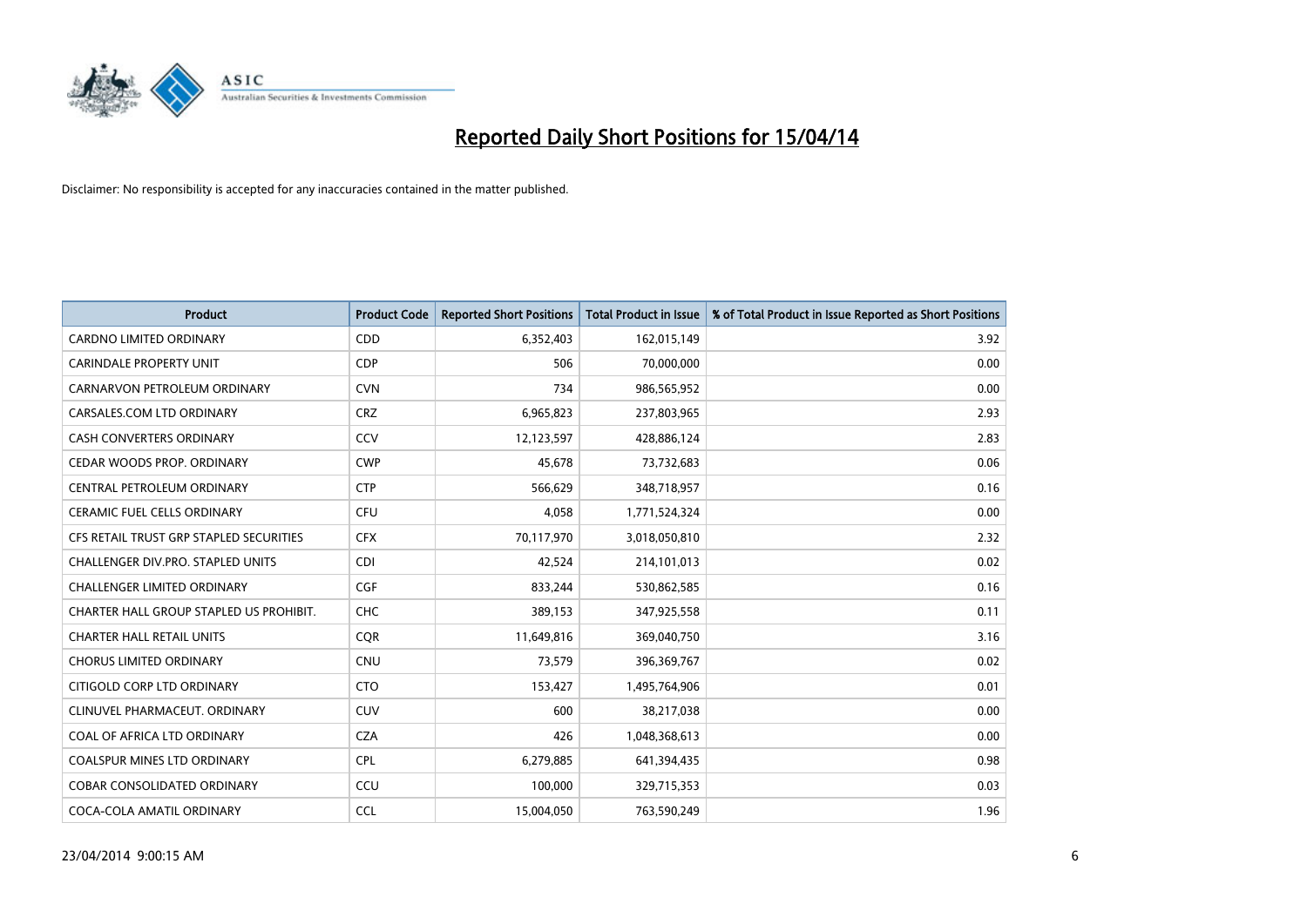

| <b>Product</b>                          | <b>Product Code</b> | <b>Reported Short Positions</b> | <b>Total Product in Issue</b> | % of Total Product in Issue Reported as Short Positions |
|-----------------------------------------|---------------------|---------------------------------|-------------------------------|---------------------------------------------------------|
| <b>COCHLEAR LIMITED ORDINARY</b>        | <b>COH</b>          | 9,597,874                       | 57,062,020                    | 16.82                                                   |
| <b>COCKATOO COAL ORDINARY</b>           | <b>COK</b>          | 167,987                         | 4,529,134,266                 | 0.00                                                    |
| <b>CODAN LIMITED ORDINARY</b>           | <b>CDA</b>          | 539,387                         | 176,969,924                   | 0.30                                                    |
| <b>COFFEY INTERNATIONAL ORDINARY</b>    | <b>COF</b>          | 18,923                          | 255,833,165                   | 0.01                                                    |
| <b>COKAL LTD ORDINARY</b>               | <b>CKA</b>          | 13,650                          | 471,103,926                   | 0.00                                                    |
| <b>COLLECTION HOUSE ORDINARY</b>        | <b>CLH</b>          | 2,218,542                       | 129,717,785                   | 1.71                                                    |
| <b>COLLINS FOODS LTD ORDINARY</b>       | <b>CKF</b>          | 157,338                         | 93,000,003                    | 0.17                                                    |
| COMMONWEALTH BANK, ORDINARY             | <b>CBA</b>          | 7,823,757                       | 1,621,319,194                 | 0.48                                                    |
| COMMONWEALTH PROP ORDINARY UNITS        | <b>CPA</b>          | 149,967                         | 2,347,003,413                 | 0.01                                                    |
| <b>COMPASS RESOURCES ORDINARY</b>       | <b>CMR</b>          | 7,472                           | 1,403,744,100                 | 0.00                                                    |
| <b>COMPUTERSHARE LTD ORDINARY</b>       | <b>CPU</b>          | 12,578,142                      | 556,203,079                   | 2.26                                                    |
| <b>COOPER ENERGY LTD ORDINARY</b>       | <b>COE</b>          | 2,299                           | 329,235,509                   | 0.00                                                    |
| <b>CORP TRAVEL LIMITED ORDINARY</b>     | <b>CTD</b>          | 71,316                          | 89,890,762                    | 0.08                                                    |
| <b>COVER-MORE GRP LTD ORDINARY</b>      | <b>CVO</b>          | 2,879,891                       | 317,750,000                   | 0.91                                                    |
| <b>CREDIT CORP GROUP ORDINARY</b>       | <b>CCP</b>          | 321,183                         | 46,131,882                    | 0.70                                                    |
| <b>CROMWELL PROP STAPLED SECURITIES</b> | <b>CMW</b>          | 15,488,247                      | 1,724,697,156                 | 0.90                                                    |
| <b>CROWE HORWATH AUS ORDINARY</b>       | <b>CRH</b>          | 916,790                         | 273,005,429                   | 0.34                                                    |
| CROWN RESORTS LTD ORDINARY              | <b>CWN</b>          | 4,257,734                       | 728,394,185                   | 0.58                                                    |
| <b>CSG LIMITED ORDINARY</b>             | <b>CSV</b>          | 30,374                          | 278,973,075                   | 0.01                                                    |
| <b>CSL LIMITED ORDINARY</b>             | <b>CSL</b>          | 792,618                         | 482,043,532                   | 0.16                                                    |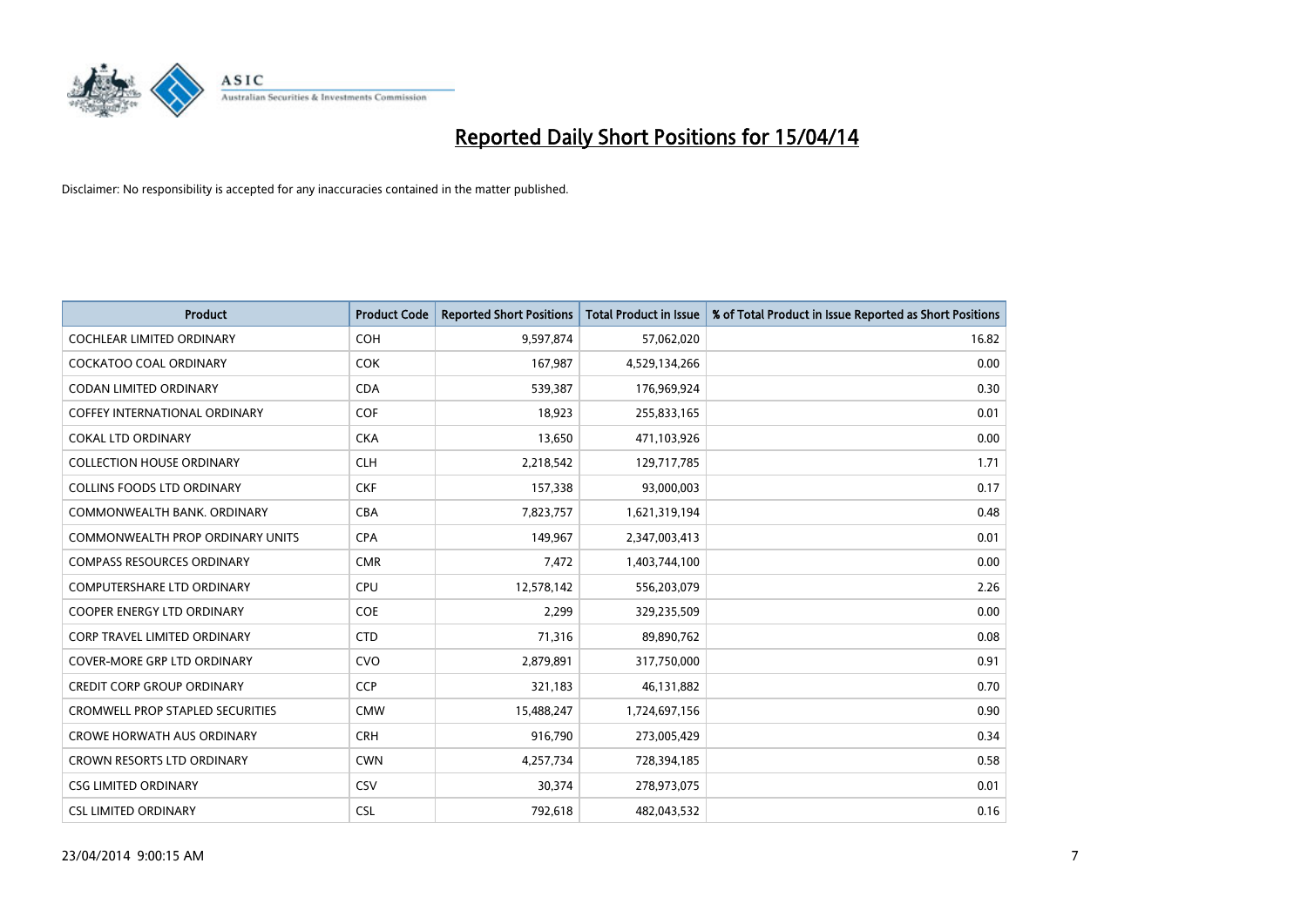

| <b>Product</b>                       | <b>Product Code</b> | <b>Reported Short Positions</b> | <b>Total Product in Issue</b> | % of Total Product in Issue Reported as Short Positions |
|--------------------------------------|---------------------|---------------------------------|-------------------------------|---------------------------------------------------------|
| <b>CSR LIMITED ORDINARY</b>          | <b>CSR</b>          | 14,572,912                      | 506,000,315                   | 2.88                                                    |
| <b>CUDECO LIMITED ORDINARY</b>       | CDU                 | 8,661,186                       | 234,583,408                   | 3.69                                                    |
| DART ENERGY LTD ORDINARY             | <b>DTE</b>          | 4,046,686                       | 1,108,752,733                 | 0.36                                                    |
| DATA#3 LIMITED ORDINARY              | <b>DTL</b>          | 207,895                         | 153,974,950                   | 0.14                                                    |
| DAVID JONES LIMITED ORDINARY         | <b>DJS</b>          | 23,315,134                      | 537,137,845                   | 4.34                                                    |
| <b>DECMIL GROUP LIMITED ORDINARY</b> | <b>DCG</b>          | 1,840,562                       | 168,657,794                   | 1.09                                                    |
| DEEP YELLOW LIMITED ORDINARY         | <b>DYL</b>          | 1,600,000                       | 1,617,041,367                 | 0.10                                                    |
| DEVINE LIMITED ORDINARY              | <b>DVN</b>          | 10,000                          | 158,730,556                   | 0.01                                                    |
| DEXUS PROPERTY GROUP STAPLED UNITS   | <b>DXS</b>          | 10,420,182                      | 5,379,489,824                 | 0.19                                                    |
| DICK SMITH HLDGS ORDINARY            | <b>DSH</b>          | 12,107,109                      | 236,511,364                   | 5.12                                                    |
| DISCOVERY METALS LTD ORDINARY        | <b>DML</b>          | 2,058,635                       | 560,034,418                   | 0.37                                                    |
| DOMINO PIZZA ENTERPR ORDINARY        | <b>DMP</b>          | 1,640,641                       | 85,915,713                    | 1.91                                                    |
| DONACO INTERNATIONAL ORDINARY        | <b>DNA</b>          | 1,764,007                       | 430,199,612                   | 0.41                                                    |
| DOWNER EDI LIMITED ORDINARY          | <b>DOW</b>          | 15,843,055                      | 435,399,975                   | 3.64                                                    |
| DRAGON MINING LTD ORDINARY           | <b>DRA</b>          | 50,000                          | 88,840,613                    | 0.06                                                    |
| DRILLSEARCH ENERGY ORDINARY          | <b>DLS</b>          | 13,370,702                      | 432,965,895                   | 3.09                                                    |
| DUET GROUP STAPLED US PROHIBIT.      | <b>DUE</b>          | 17,591,057                      | 1,317,809,323                 | 1.33                                                    |
| DULUXGROUP LIMITED ORDINARY          | <b>DLX</b>          | 2,277,628                       | 381,093,950                   | 0.60                                                    |
| <b>DWS LTD ORDINARY</b>              | <b>DWS</b>          | 7,001                           | 132,362,763                   | 0.01                                                    |
| ECHO ENTERTAINMENT ORDINARY          | <b>EGP</b>          | 30,576,598                      | 825,672,730                   | 3.70                                                    |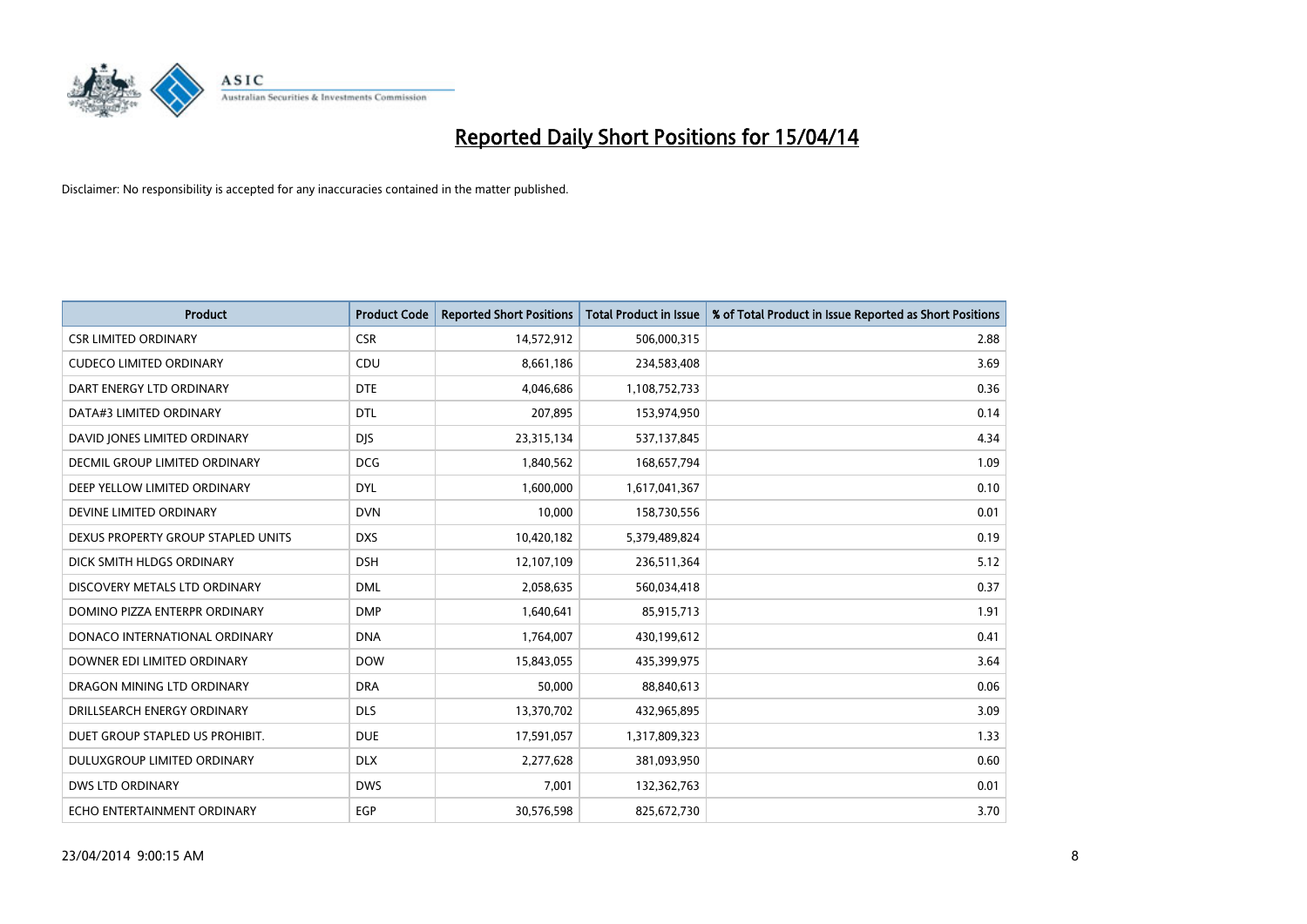

| <b>Product</b>                         | <b>Product Code</b> | <b>Reported Short Positions</b> | <b>Total Product in Issue</b> | % of Total Product in Issue Reported as Short Positions |
|----------------------------------------|---------------------|---------------------------------|-------------------------------|---------------------------------------------------------|
| <b>ELDERS LIMITED ORDINARY</b>         | <b>ELD</b>          | 19,776,311                      | 455,013,329                   | 4.35                                                    |
| ELEMENTAL MINERALS ORDINARY            | ELM                 | 170,287                         | 303,263,391                   | 0.06                                                    |
| <b>EMECO HOLDINGS ORDINARY</b>         | <b>EHL</b>          | 15,798,111                      | 599,675,707                   | 2.63                                                    |
| <b>ENDEAVOUR MIN CORP CDI 1:1</b>      | <b>EVR</b>          | 31,265                          | 59,800,104                    | 0.05                                                    |
| <b>ENERGY RESOURCES ORDINARY 'A'</b>   | ERA                 | 8,524,523                       | 517,725,062                   | 1.65                                                    |
| <b>ENERGY WORLD CORPOR, ORDINARY</b>   | <b>EWC</b>          | 43,052,405                      | 1,734,166,672                 | 2.48                                                    |
| <b>ENVESTRA LIMITED ORDINARY</b>       | <b>ENV</b>          | 532,256                         | 1,796,808,474                 | 0.03                                                    |
| EQUATORIAL RES LTD ORDINARY            | EQX                 | 2,042                           | 122,185,353                   | 0.00                                                    |
| ERM POWER LIMITED ORDINARY             | EPW                 | 1,236,696                       | 239,269,727                   | 0.52                                                    |
| ESERVGLOBAL LIMITED ORDINARY           | ESV                 | 2,000,000                       | 253,545,997                   | 0.79                                                    |
| ETHANE PIPELINE STAPLED SECURITIES     | <b>EPX</b>          | 9,488                           | 69,302,275                    | 0.01                                                    |
| EVOLUTION MINING LTD ORDINARY          | <b>EVN</b>          | 28,177,468                      | 709,989,453                   | 3.97                                                    |
| FAIRFAX MEDIA LTD ORDINARY             | <b>FXI</b>          | 101,928,471                     | 2,351,955,725                 | 4.33                                                    |
| <b>FANTASTIC HOLDINGS ORDINARY</b>     | <b>FAN</b>          | 19,007                          | 103,068,398                   | 0.02                                                    |
| <b>FAR LTD ORDINARY</b>                | <b>FAR</b>          | 24,140,872                      | 2,499,846,742                 | 0.97                                                    |
| FEDERATION CNTRES ORD/UNIT STAPLED SEC | <b>FDC</b>          | 4,210,880                       | 1,427,641,565                 | 0.29                                                    |
| FISHER & PAYKEL H. ORDINARY            | FPH                 | 1,532,730                       | 551,118,382                   | 0.28                                                    |
| FLEETWOOD CORP ORDINARY                | <b>FWD</b>          | 2,379,014                       | 60,581,211                    | 3.93                                                    |
| FLETCHER BUILDING ORDINARY             | <b>FBU</b>          | 1,399,974                       | 687,854,788                   | 0.20                                                    |
| FLEXIGROUP LIMITED ORDINARY            | FXL                 | 1,434,103                       | 304,096,060                   | 0.47                                                    |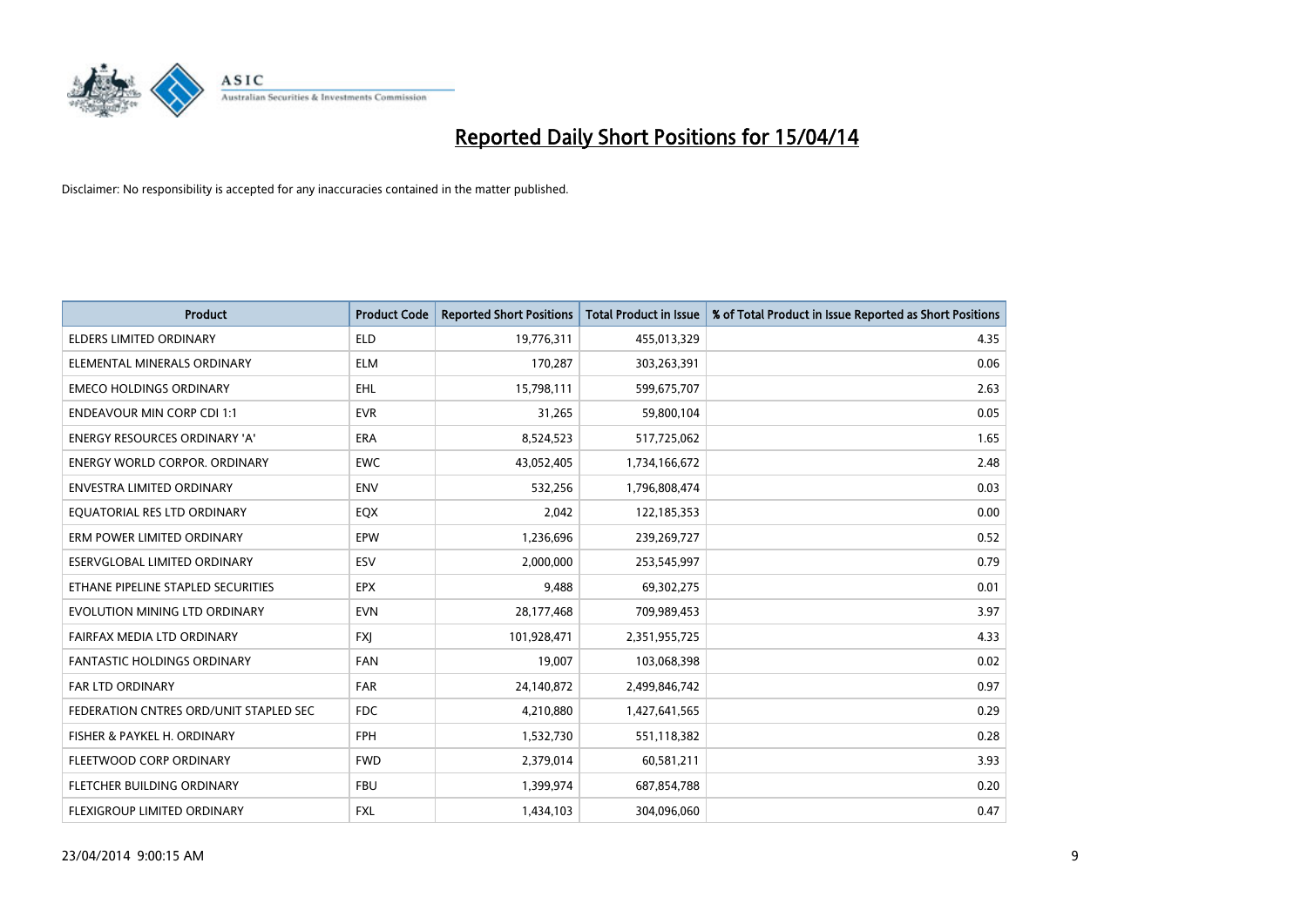

| <b>Product</b>                             | <b>Product Code</b> | <b>Reported Short Positions</b> | <b>Total Product in Issue</b> | % of Total Product in Issue Reported as Short Positions |
|--------------------------------------------|---------------------|---------------------------------|-------------------------------|---------------------------------------------------------|
| FLIGHT CENTRE TRAVEL ORDINARY              | <b>FLT</b>          | 5,892,125                       | 100,558,707                   | 5.86                                                    |
| FLINDERS MINES LTD ORDINARY                | <b>FMS</b>          | 3,451,891                       | 2,400,995,602                 | 0.14                                                    |
| <b>FOCUS MINERALS LTD ORDINARY</b>         | <b>FML</b>          | 10,000,000                      | 9,137,375,877                 | 0.11                                                    |
| FONTERRA SHARE FUND ORDINARY UNITS         | <b>FSF</b>          | 3,029                           | 106,627,436                   | 0.00                                                    |
| <b>FORGE GROUP LIMITED ORDINARY</b>        | <b>FGE</b>          | 2,539,488                       | 86,169,014                    | 2.95                                                    |
| <b>FORTESCUE METALS GRP ORDINARY</b>       | <b>FMG</b>          | 147,305,549                     | 3,113,798,151                 | 4.73                                                    |
| FREEDOM FOOD LTD ORDINARY                  | <b>FNP</b>          | 10.000                          | 149,846,138                   | 0.01                                                    |
| FREELANCER LTD ORDINARY                    | <b>FLN</b>          | 24,424                          | 436,500,000                   | 0.01                                                    |
| <b>G.U.D. HOLDINGS ORDINARY</b>            | GUD                 | 2,886,053                       | 71,241,319                    | 4.05                                                    |
| <b>G8 EDUCATION LIMITED ORDINARY</b>       | <b>GEM</b>          | 9,369,770                       | 315,640,876                   | 2.97                                                    |
| <b>GALAXY RESOURCES ORDINARY</b>           | <b>GXY</b>          | 329,458                         | 1,027,073,389                 | 0.03                                                    |
| <b>GALILEO JAPAN TRUST UNIT</b>            | GJT                 | 70,501                          | 106,444,665                   | 0.07                                                    |
| <b>GBST HOLDINGS ORDINARY</b>              | <b>GBT</b>          | 37,650                          | 66,561,725                    | 0.06                                                    |
| <b>GDI PROPERTY GRP STAPLED SECURITIES</b> | GDI                 | 2,874,906                       | 567,575,025                   | 0.51                                                    |
| <b>GENETIC TECHNOLOGIES ORDINARY</b>       | <b>GTG</b>          | 2,148,360                       | 664,769,002                   | 0.32                                                    |
| <b>GEODYNAMICS LIMITED ORDINARY</b>        | GDY                 | 819                             | 406,452,608                   | 0.00                                                    |
| GI DYNAMICS, INC CDI US PROHIBITED         | GID                 | 921,000                         | 398,231,465                   | 0.23                                                    |
| <b>GINDALBIE METALS LTD ORDINARY</b>       | <b>GBG</b>          | 39,882,602                      | 1,493,660,842                 | 2.67                                                    |
| <b>GOODMAN FIELDER, ORDINARY</b>           | <b>GFF</b>          | 67,176,691                      | 1,955,559,207                 | 3.44                                                    |
| <b>GOODMAN GROUP STAPLED</b>               | <b>GMG</b>          | 4,504,483                       | 1,727,685,976                 | 0.26                                                    |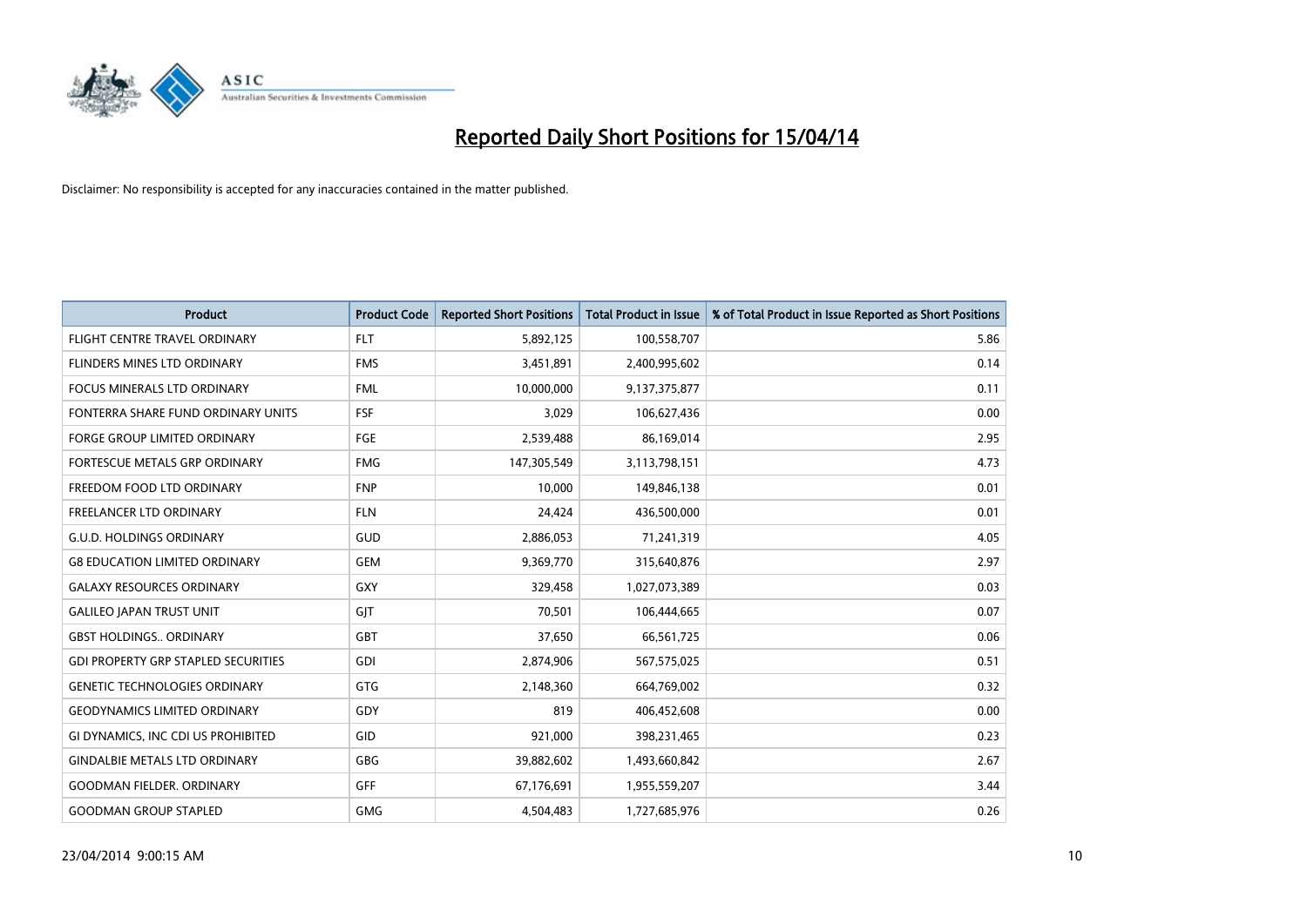

| <b>Product</b>                                   | <b>Product Code</b> | <b>Reported Short Positions</b> | <b>Total Product in Issue</b> | % of Total Product in Issue Reported as Short Positions |
|--------------------------------------------------|---------------------|---------------------------------|-------------------------------|---------------------------------------------------------|
| <b>GPT GROUP STAPLED SEC.</b>                    | GPT                 | 8,014,174                       | 1,685,779,634                 | 0.48                                                    |
| <b>GRAINCORP LIMITED A CLASS ORDINARY</b>        | <b>GNC</b>          | 4,800,422                       | 228,855,628                   | 2.10                                                    |
| <b>GRANGE RESOURCES, ORDINARY</b>                | <b>GRR</b>          | 4,636,726                       | 1,157,097,869                 | 0.40                                                    |
| <b>GREENCROSS LIMITED ORDINARY</b>               | <b>GXL</b>          | 3,347                           | 90,893,174                    | 0.00                                                    |
| <b>GREENLAND MIN EN LTD ORDINARY</b>             | GGG                 | 3,704,513                       | 575,497,356                   | 0.64                                                    |
| <b>GROWTHPOINT PROPERTY ORD/UNIT STAPLED SEC</b> | GOZ                 | 2,926                           | 488,029,437                   | 0.00                                                    |
| <b>GRYPHON MINERALS LTD ORDINARY</b>             | <b>GRY</b>          | 3,792,012                       | 400,889,282                   | 0.95                                                    |
| <b>GUILDFORD COAL LTD ORDINARY</b>               | <b>GUF</b>          | 216,030                         | 761,857,020                   | 0.03                                                    |
| <b>GUINNESS PEAT GROUP. CDI 1:1</b>              | <b>GPG</b>          | 81,925                          | 173,712,997                   | 0.05                                                    |
| <b>GWA GROUP LTD ORDINARY</b>                    | <b>GWA</b>          | 10,518,131                      | 306,533,770                   | 3.43                                                    |
| HARVEY NORMAN ORDINARY                           | <b>HVN</b>          | 63,616,290                      | 1,062,316,784                 | 5.99                                                    |
| <b>HENDERSON GROUP CDI 1:1</b>                   | HGG                 | 1,819,223                       | 639,330,231                   | 0.28                                                    |
| HFA HOLDINGS LIMITED ORDINARY                    | <b>HFA</b>          | 3,809                           | 118,738,157                   | 0.00                                                    |
| <b>HIGHLANDS PACIFIC ORDINARY</b>                | HIG                 | 10,001                          | 854,261,346                   | 0.00                                                    |
| HILLGROVE RES LTD ORDINARY                       | <b>HGO</b>          | 545,339                         | 1,180,889,221                 | 0.05                                                    |
| HILLS LTD ORDINARY                               | HIL                 | 500,251                         | 235,641,350                   | 0.21                                                    |
| HORIZON OIL LIMITED ORDINARY                     | <b>HZN</b>          | 96,045,070                      | 1,301,147,932                 | 7.38                                                    |
| HOT CHILI LTD ORDINARY                           | <b>HCH</b>          | 10,000                          | 347,732,196                   | 0.00                                                    |
| <b>HOTEL PROPERTY STAPLED</b>                    | <b>HPI</b>          | 75,890                          | 132,870,000                   | 0.06                                                    |
| <b>IBUY GROUP LTD ORDINARY</b>                   | <b>IBY</b>          | 500,000                         | 425,843,007                   | 0.12                                                    |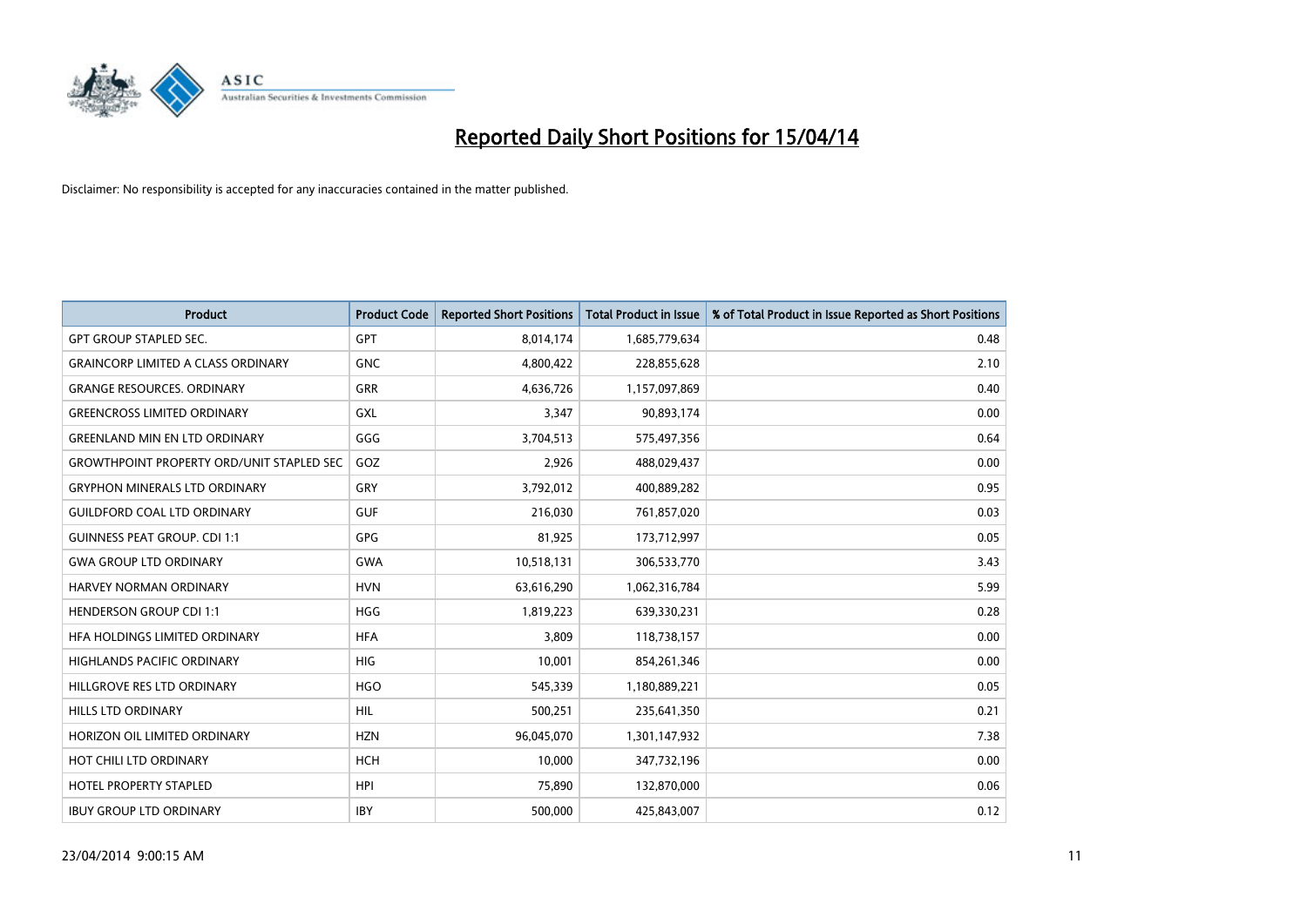

| <b>Product</b>                           | <b>Product Code</b> | <b>Reported Short Positions</b> | <b>Total Product in Issue</b> | % of Total Product in Issue Reported as Short Positions |
|------------------------------------------|---------------------|---------------------------------|-------------------------------|---------------------------------------------------------|
| <b>ICAR ASIA LTD ORDINARY</b>            | ICQ                 | 1,708                           | 121,346,281                   | 0.00                                                    |
| <b>ICON ENERGY LIMITED ORDINARY</b>      | <b>ICN</b>          | 30,000                          | 615,774,351                   | 0.00                                                    |
| <b>IINET LIMITED ORDINARY</b>            | <b>IIN</b>          | 2,283,060                       | 161,238,847                   | 1.42                                                    |
| ILUKA RESOURCES ORDINARY                 | ILU                 | 42,779,768                      | 418,700,517                   | 10.22                                                   |
| <b>IMDEX LIMITED ORDINARY</b>            | <b>IMD</b>          | 4,558,022                       | 210,473,188                   | 2.17                                                    |
| <b>INCITEC PIVOT ORDINARY</b>            | IPL                 | 18,845,487                      | 1,644,919,097                 | 1.15                                                    |
| <b>INDEPENDENCE GROUP ORDINARY</b>       | <b>IGO</b>          | 1,906,933                       | 233,323,905                   | 0.82                                                    |
| <b>INDOCHINE MINING LTD ORDINARY</b>     | <b>IDC</b>          | 18,008                          | 1,003,497,126                 | 0.00                                                    |
| <b>INDOPHIL RESOURCES ORDINARY</b>       | <b>IRN</b>          | 468,368                         | 1,203,146,194                 | 0.04                                                    |
| <b>INDUSTRIA REIT STAPLED</b>            | <b>IDR</b>          | 7,182                           | 125,000,001                   | 0.01                                                    |
| <b>INFIGEN ENERGY STAPLED SECURITIES</b> | <b>IFN</b>          | 3,172,404                       | 764,993,434                   | 0.41                                                    |
| <b>INGENIA GROUP STAPLED SECURITIES</b>  | <b>INA</b>          | 942,394                         | 676,240,232                   | 0.14                                                    |
| <b>INSURANCE AUSTRALIA ORDINARY</b>      | <b>IAG</b>          | 23,866,405                      | 2,341,618,048                 | 1.02                                                    |
| <b>INTREPID MINES ORDINARY</b>           | <b>IAU</b>          | 18,644,389                      | 556,689,740                   | 3.35                                                    |
| INVESTA OFFICE FUND STAPLED SECURITIES   | <b>IOF</b>          | 1,443,692                       | 614,047,458                   | 0.24                                                    |
| <b>INVOCARE LIMITED ORDINARY</b>         | <b>IVC</b>          | 4,413,316                       | 110,030,298                   | 4.01                                                    |
| <b>IOOF HOLDINGS LTD ORDINARY</b>        | IFL                 | 2,237,613                       | 232,118,034                   | 0.96                                                    |
| <b>IPROPERTY GROUP LTD ORDINARY</b>      | <b>IPP</b>          | 404,130                         | 181,579,840                   | 0.22                                                    |
| <b>IRESS LIMITED ORDINARY</b>            | <b>IRE</b>          | 621,613                         | 158,585,126                   | 0.39                                                    |
| <b>IRON ORE HOLDINGS ORDINARY</b>        | <b>IOH</b>          | 26,197                          | 161,174,005                   | 0.02                                                    |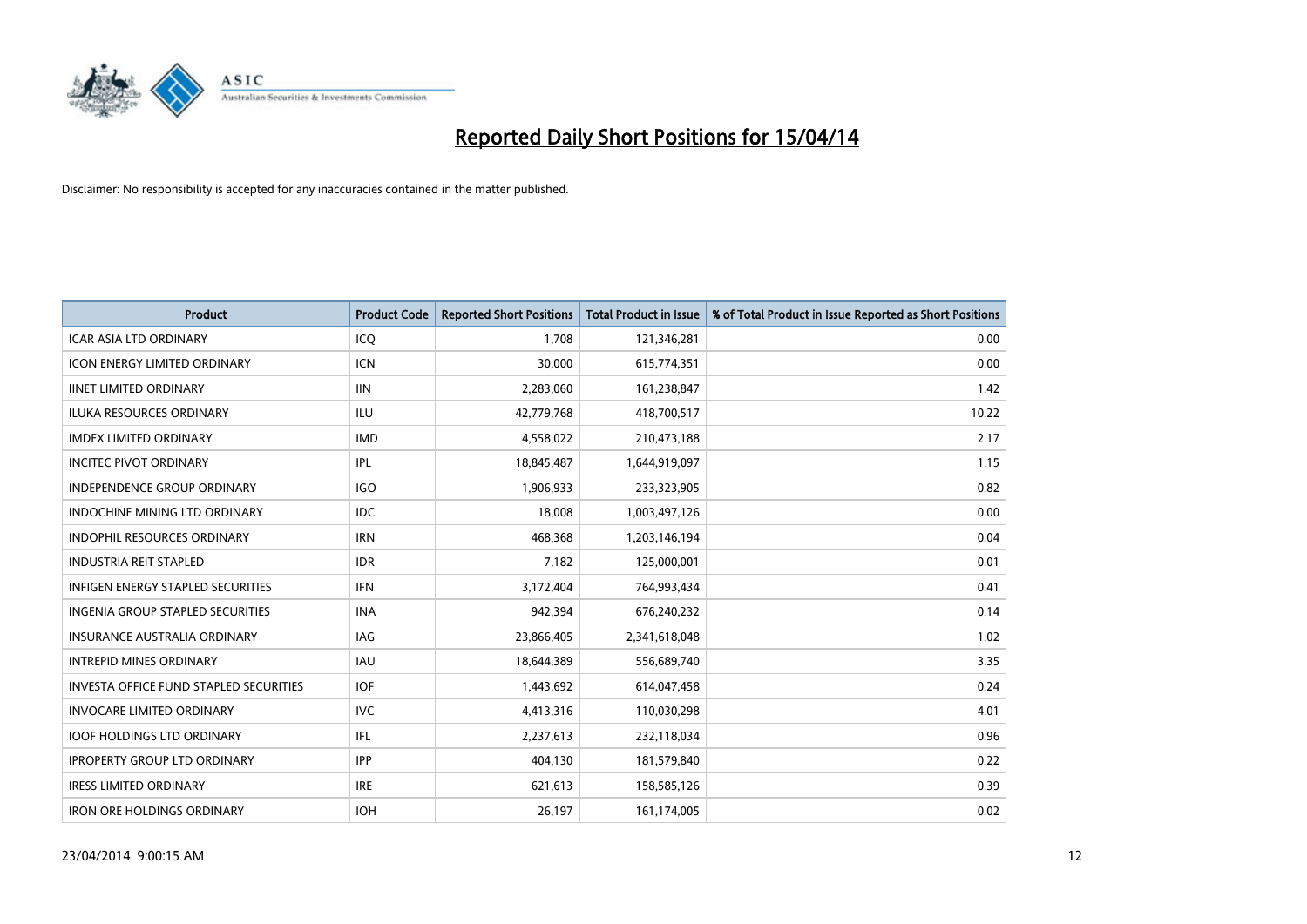

| <b>Product</b>                           | <b>Product Code</b> | <b>Reported Short Positions</b> | <b>Total Product in Issue</b> | % of Total Product in Issue Reported as Short Positions |
|------------------------------------------|---------------------|---------------------------------|-------------------------------|---------------------------------------------------------|
| <b>ISELECT LTD ORDINARY</b>              | <b>ISU</b>          | 311,240                         | 260,889,894                   | 0.12                                                    |
| JAMES HARDIE INDUST CHESS DEPOSITARY INT | <b>IHX</b>          | 4,060,003                       | 445,033,502                   | 0.91                                                    |
| <b>JB HI-FI LIMITED ORDINARY</b>         | <b>IBH</b>          | 12,970,282                      | 100,385,400                   | 12.92                                                   |
| <b>KAGARA LTD ORDINARY</b>               | KZL                 | 3,349,855                       | 798,953,117                   | 0.42                                                    |
| KAROON GAS AUSTRALIA ORDINARY            | <b>KAR</b>          | 13,835,125                      | 255,841,581                   | 5.41                                                    |
| KATHMANDU HOLD LTD ORDINARY              | <b>KMD</b>          | 197,183                         | 200,473,338                   | 0.10                                                    |
| <b>KBL MINING LIMITED ORDINARY</b>       | KBL                 | 1,820                           | 393,535,629                   | 0.00                                                    |
| KINGSGATE CONSOLID. ORDINARY             | <b>KCN</b>          | 9,092,781                       | 192,691,879                   | 4.72                                                    |
| KINGSROSE MINING LTD ORDINARY            | <b>KRM</b>          | 287,856                         | 358,611,493                   | 0.08                                                    |
| LEIGHTON HOLDINGS ORDINARY               | LEI.                | 11,544,064                      | 337,965,688                   | 3.42                                                    |
| LEND LEASE GROUP UNIT/ORD STAPLED        | <b>LLC</b>          | 4,469,243                       | 577,475,833                   | 0.77                                                    |
| LIQUEFIED NATURAL ORDINARY               | LNG                 | 38,768                          | 355,829,015                   | 0.01                                                    |
| LONESTAR RESO LTD ORDINARY               | <b>LNR</b>          | 255,536                         | 697,187,211                   | 0.04                                                    |
| LYCOPODIUM LIMITED ORDINARY              | <b>LYL</b>          | 1,001                           | 38,955,103                    | 0.00                                                    |
| LYNAS CORPORATION ORDINARY               | <b>LYC</b>          | 131,791,736                     | 1,961,185,594                 | 6.72                                                    |
| M2 GRP LTD ORDINARY                      | <b>MTU</b>          | 14,991,044                      | 179,511,351                   | 8.35                                                    |
| MACA LIMITED ORDINARY                    | <b>MLD</b>          | 191,245                         | 202,676,373                   | 0.09                                                    |
| <b>MACMAHON HOLDINGS ORDINARY</b>        | <b>MAH</b>          | 701,143                         | 1,261,699,966                 | 0.06                                                    |
| MACO ATLAS ROADS GRP ORDINARY STAPLED    | <b>MOA</b>          | 6,381,583                       | 487,230,540                   | 1.31                                                    |
| MACQUARIE GROUP LTD ORDINARY             | <b>MOG</b>          | 1,234,056                       | 321,074,750                   | 0.38                                                    |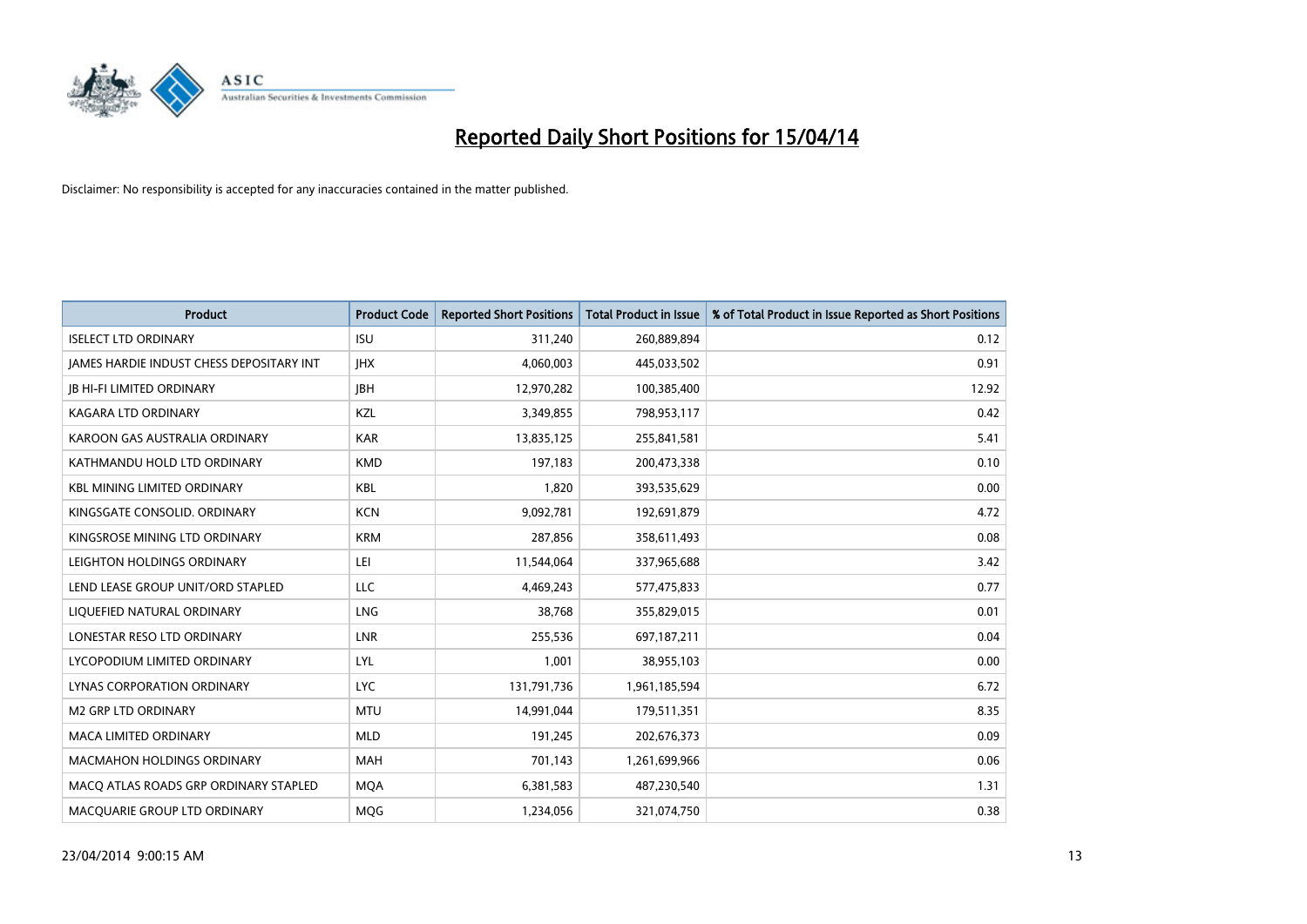

| <b>Product</b>                       | <b>Product Code</b> | <b>Reported Short Positions</b> | <b>Total Product in Issue</b> | % of Total Product in Issue Reported as Short Positions |
|--------------------------------------|---------------------|---------------------------------|-------------------------------|---------------------------------------------------------|
| MAGELLAN FIN GRP LTD ORDINARY        | <b>MFG</b>          | 2,569,235                       | 157,268,525                   | 1.63                                                    |
| <b>MATRIX C &amp; E LTD ORDINARY</b> | <b>MCE</b>          | 2,901,253                       | 94,555,428                    | 3.07                                                    |
| <b>MAVERICK DRILLING ORDINARY</b>    | <b>MAD</b>          | 7,045,657                       | 533,885,763                   | 1.32                                                    |
| <b>MAXITRANS INDUSTRIES ORDINARY</b> | <b>MXI</b>          | 345,971                         | 185,075,653                   | 0.19                                                    |
| MAYNE PHARMA LTD ORDINARY            | <b>MYX</b>          | 835,056                         | 586,651,477                   | 0.14                                                    |
| MCALEESE LTD ORDINARY                | <b>MCS</b>          | 16,928                          | 287,365,502                   | 0.01                                                    |
| MCMILLAN SHAKESPEARE ORDINARY        | <b>MMS</b>          | 250,392                         | 74,523,965                    | 0.34                                                    |
| MCPHERSON'S LTD ORDINARY             | <b>MCP</b>          | 163,506                         | 93,994,381                    | 0.17                                                    |
| MEDUSA MINING LTD ORDINARY           | <b>MML</b>          | 5,560,990                       | 207,794,301                   | 2.68                                                    |
| MELBOURNE IT LIMITED ORDINARY        | <b>MLB</b>          | 3,290                           | 92,944,392                    | 0.00                                                    |
| MERMAID MARINE ORDINARY              | <b>MRM</b>          | 6,203,416                       | 366,741,299                   | 1.69                                                    |
| MESOBLAST LIMITED ORDINARY           | <b>MSB</b>          | 19,618,177                      | 321,210,394                   | 6.11                                                    |
| METALS X LIMITED ORDINARY            | <b>MLX</b>          | 608,273                         | 1,655,386,110                 | 0.04                                                    |
| METCASH LIMITED ORDINARY             | <b>MTS</b>          | 100,602,528                     | 888,338,048                   | 11.32                                                   |
| MIGHTY RIVER POWER ORDINARY          | <b>MYT</b>          | 3,635,711                       | 1,400,012,517                 | 0.26                                                    |
| MILLENNIUM MIN LTD ORDINARY          | <b>MOY</b>          | 2,316                           | 217,695,372                   | 0.00                                                    |
| MINCOR RESOURCES NL ORDINARY         | <b>MCR</b>          | 30,433                          | 188,208,274                   | 0.02                                                    |
| MINERAL DEPOSITS ORDINARY            | <b>MDL</b>          | 635,731                         | 103,538,786                   | 0.61                                                    |
| MINERAL RESOURCES, ORDINARY          | <b>MIN</b>          | 5,620,341                       | 186,312,198                   | 3.02                                                    |
| MINT WIRELESS ORDINARY               | <b>MNW</b>          | 1,144,716                       | 407,372,395                   | 0.28                                                    |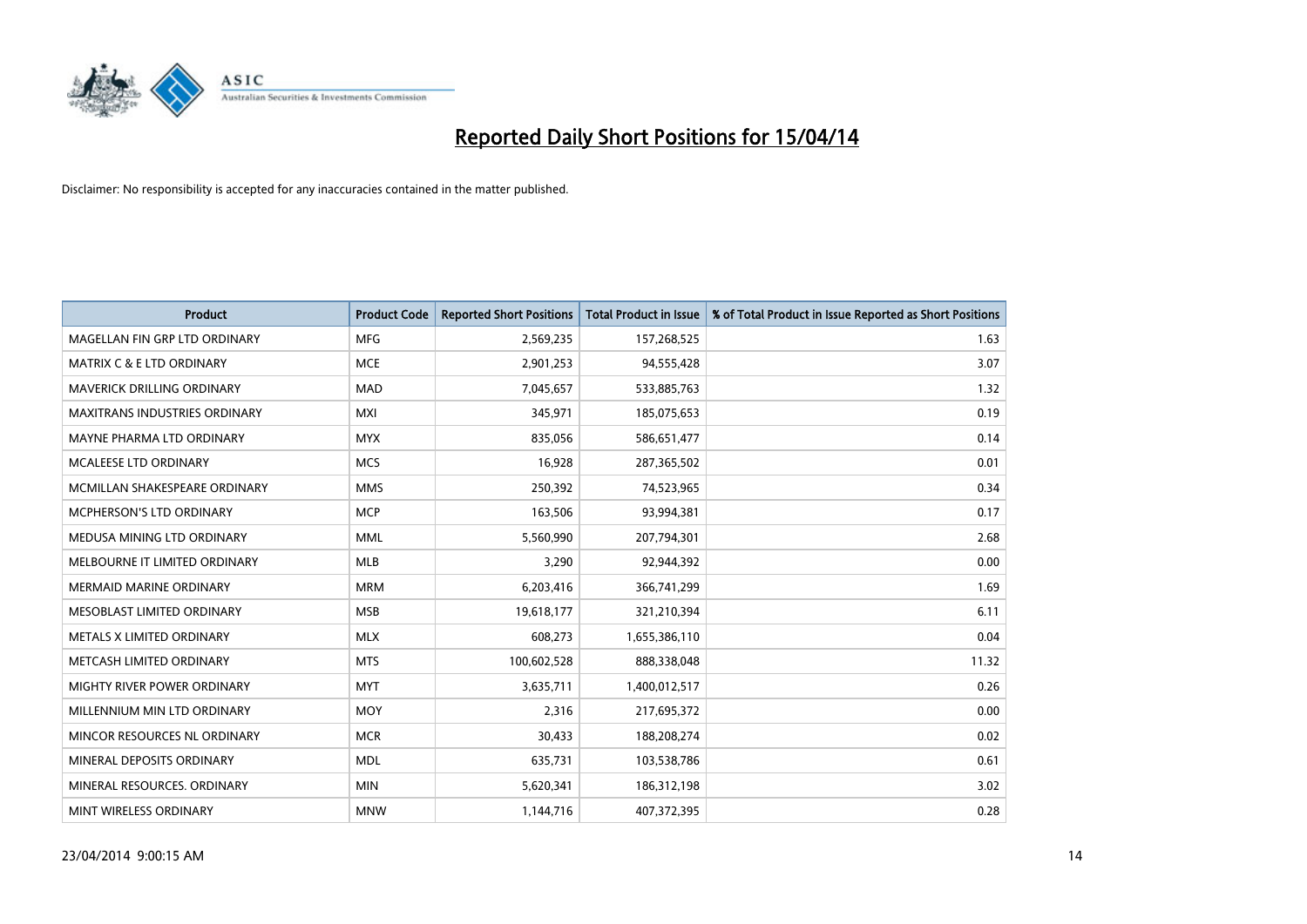

| <b>Product</b>                  | <b>Product Code</b> | <b>Reported Short Positions</b> | <b>Total Product in Issue</b> | % of Total Product in Issue Reported as Short Positions |
|---------------------------------|---------------------|---------------------------------|-------------------------------|---------------------------------------------------------|
| MIRABELA NICKEL LTD ORDINARY    | <b>MBN</b>          | 18,456,648                      | 876,801,147                   | 2.10                                                    |
| MIRVAC GROUP STAPLED SECURITIES | <b>MGR</b>          | 1,145,237                       | 3,692,279,772                 | 0.03                                                    |
| MITHRIL RESOURCES ORDINARY      | <b>MTH</b>          | 120,000                         | 252,557,750                   | 0.05                                                    |
| MOBILE EMBRACE LTD ORDINARY     | <b>MBE</b>          | 1,794                           | 369,270,098                   | 0.00                                                    |
| MOLOPO ENERGY LTD ORDINARY      | <b>MPO</b>          | 268,667                         | 247,275,840                   | 0.11                                                    |
| MONADELPHOUS GROUP ORDINARY     | <b>MND</b>          | 12,999,974                      | 92,679,570                    | 14.03                                                   |
| MORTGAGE CHOICE LTD ORDINARY    | MOC                 | 3,976                           | 123,780,387                   | 0.00                                                    |
| MOUNT GIBSON IRON ORDINARY      | <b>MGX</b>          | 12,380,600                      | 1,090,584,232                 | 1.14                                                    |
| MULTIPLEX SITES SITES           | <b>MXUPA</b>        | 1,670                           | 4,500,000                     | 0.04                                                    |
| MURCHISON METALS LTD ORDINARY   | <b>MMX</b>          | 216,291                         | 450,497,346                   | 0.05                                                    |
| MYER HOLDINGS LTD ORDINARY      | <b>MYR</b>          | 62,166,206                      | 585,684,551                   | 10.61                                                   |
| NANOSONICS LIMITED ORDINARY     | <b>NAN</b>          | 193,539                         | 263,798,826                   | 0.07                                                    |
| NATIONAL AUST, BANK ORDINARY    | <b>NAB</b>          | 6,058,911                       | 2,353,771,760                 | 0.26                                                    |
| NATIONAL STORAGE STAPLED        | <b>NSR</b>          | 1,363,444                       | 244,897,097                   | 0.56                                                    |
| NAVITAS LIMITED ORDINARY        | <b>NVT</b>          | 2,517,704                       | 375,712,581                   | 0.67                                                    |
| NEARMAP LTD ORDINARY            | <b>NEA</b>          | 63,090                          | 337,346,101                   | 0.02                                                    |
| NEON ENERGY LIMITED ORDINARY    | <b>NEN</b>          | 242,166                         | 553,037,848                   | 0.04                                                    |
| NEW HOPE CORPORATION ORDINARY   | <b>NHC</b>          | 822,054                         | 830,933,112                   | 0.10                                                    |
| NEWCREST MINING ORDINARY        | <b>NCM</b>          | 5,797,665                       | 766,510,971                   | 0.76                                                    |
| NEWS CORP A NON-VOTING CDI      | <b>NWSLV</b>        | 407,826                         | 3,115,091                     | 13.09                                                   |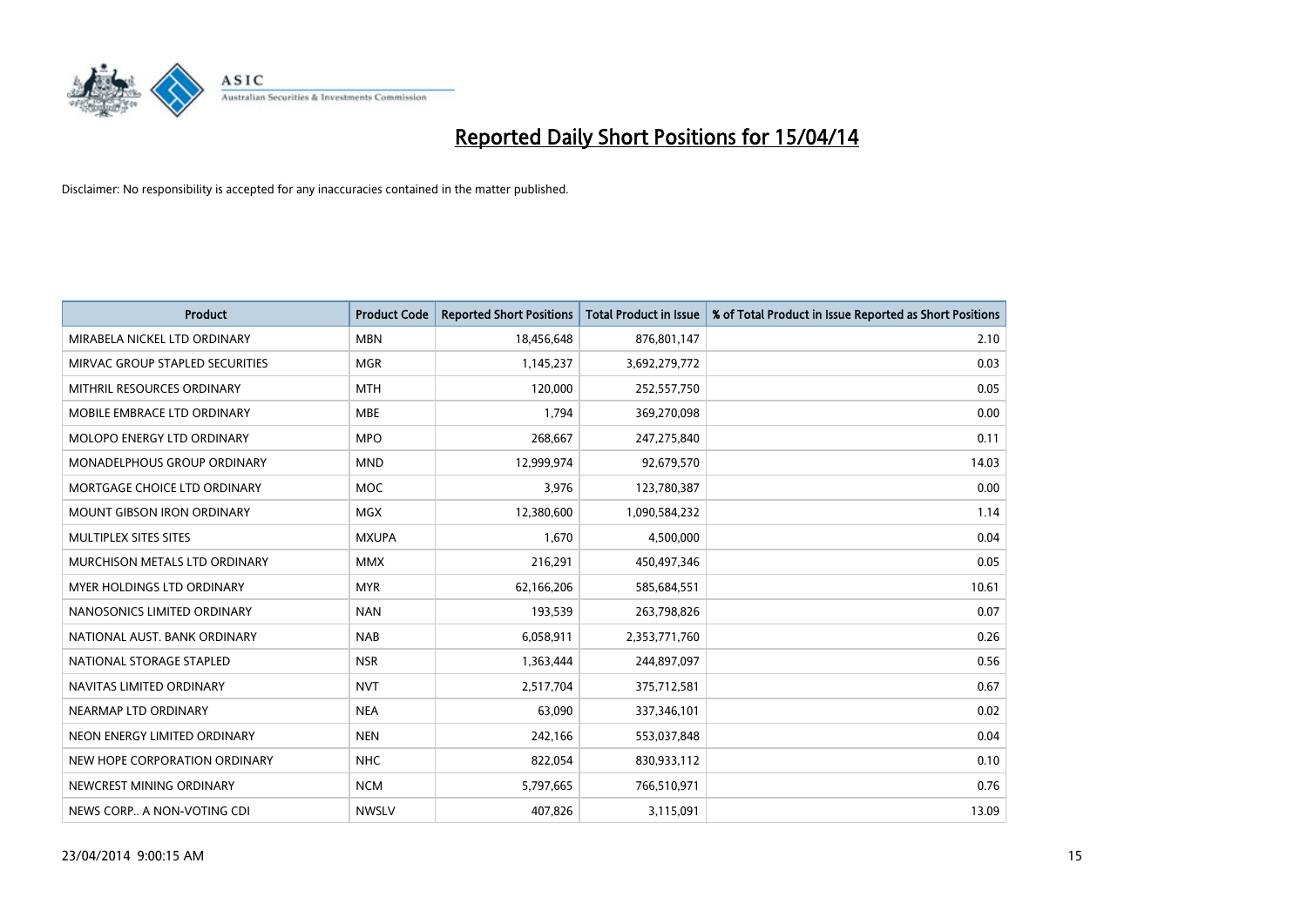

| <b>Product</b>                        | <b>Product Code</b> | <b>Reported Short Positions</b> | <b>Total Product in Issue</b> | % of Total Product in Issue Reported as Short Positions |
|---------------------------------------|---------------------|---------------------------------|-------------------------------|---------------------------------------------------------|
| NEWS CORP B VOTING CDI                | <b>NWS</b>          | 2,255,218                       | 20,237,280                    | 11.14                                                   |
| NEWSAT LIMITED ORDINARY               | <b>NWT</b>          | 5,885,678                       | 612,199,841                   | 0.96                                                    |
| NEXTDC LIMITED ORDINARY               | <b>NXT</b>          | 10,873,104                      | 193,154,486                   | 5.63                                                    |
| NEXUS ENERGY LIMITED ORDINARY         | <b>NXS</b>          | 1,462,101                       | 1,330,219,459                 | 0.11                                                    |
| NIB HOLDINGS LIMITED ORDINARY         | <b>NHF</b>          | 3,385,793                       | 439,004,182                   | 0.77                                                    |
| NICK SCALI LIMITED ORDINARY           | <b>NCK</b>          | 2,001                           | 81,000,000                    | 0.00                                                    |
| NIDO PETROLEUM ORDINARY               | <b>NDO</b>          | 47,402                          | 2,048,317,635                 | 0.00                                                    |
| NINE ENTERTAINMENT ORDINARY           | <b>NEC</b>          | 11,276,871                      | 940,295,023                   | 1.20                                                    |
| NOBLE MINERAL RES ORDINARY            | <b>NMG</b>          | 2,365,726                       | 666,397,952                   | 0.36                                                    |
| NORTHERN IRON LTD ORDINARY            | <b>NFE</b>          | 13,000                          | 484,405,314                   | 0.00                                                    |
| NORTHERN STAR ORDINARY                | <b>NST</b>          | 2,036,563                       | 578,591,915                   | 0.35                                                    |
| NOVOGEN LIMITED ORDINARY              | <b>NRT</b>          | 164,193                         | 168,557,834                   | 0.10                                                    |
| NRW HOLDINGS LIMITED ORDINARY         | <b>NWH</b>          | 16,713,042                      | 278,888,011                   | 5.99                                                    |
| NUCOAL RESOURCES LTD ORDINARY         | <b>NCR</b>          | 1                               | 768,612,354                   | 0.00                                                    |
| NUFARM LIMITED ORDINARY               | <b>NUF</b>          | 19,999,538                      | 263,725,895                   | 7.58                                                    |
| OAKTON LIMITED ORDINARY               | <b>OKN</b>          | 30,002                          | 89,990,235                    | 0.03                                                    |
| OCEANAGOLD CORP. CHESS DEPOSITARY INT | <b>OGC</b>          | 3,734,785                       | 300,567,377                   | 1.24                                                    |
| OCEANIA CAPITAL LTD ORDINARY          | <b>OCP</b>          | 1                               | 35,307,209                    | 0.00                                                    |
| OIL SEARCH LTD ORDINARY               | OSH                 | 13,296,651                      | 1,496,692,453                 | 0.89                                                    |
| OM HOLDINGS LIMITED ORDINARY          | OMH                 | 1,926,708                       | 733,423,337                   | 0.26                                                    |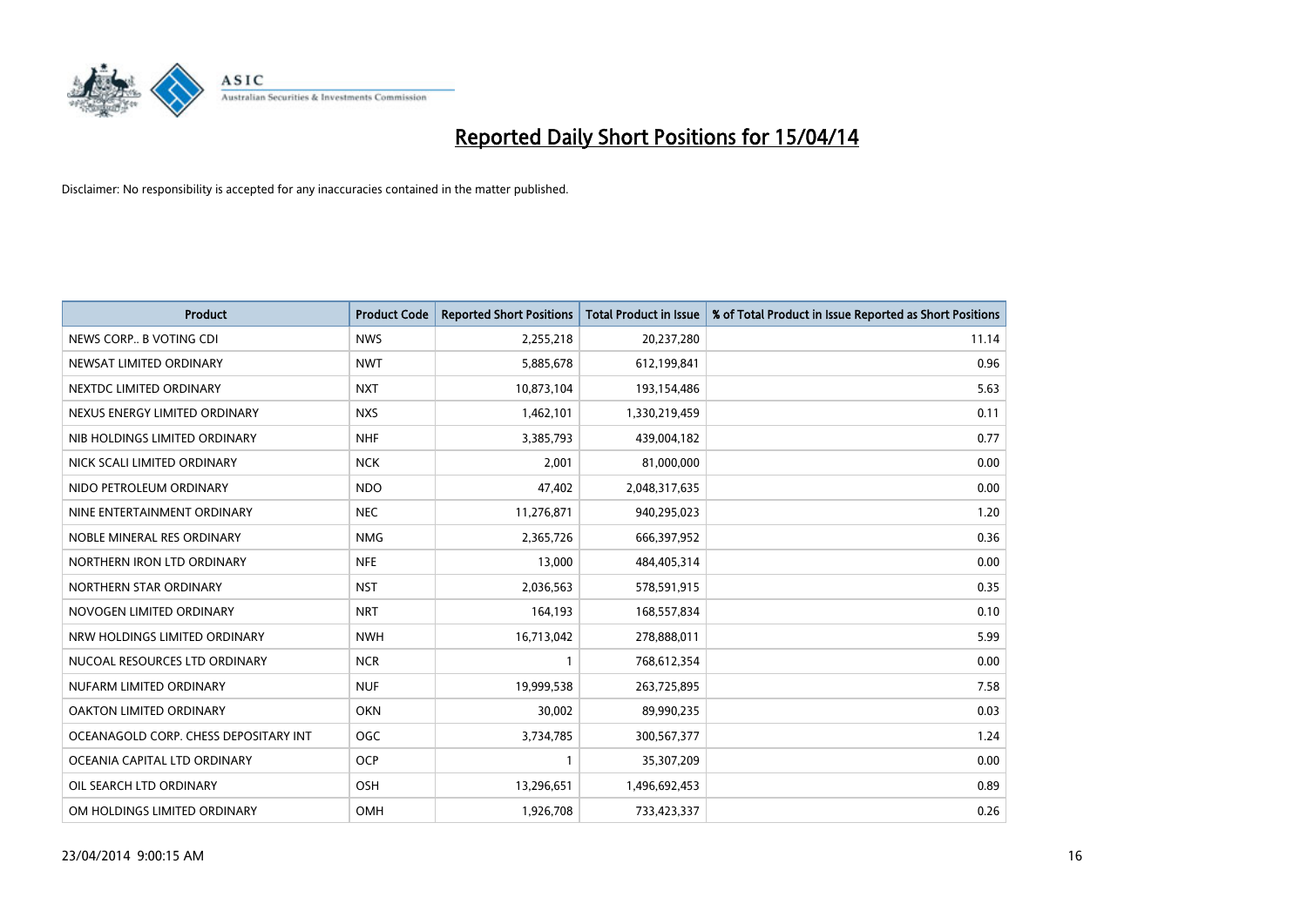

| <b>Product</b>                 | <b>Product Code</b> | <b>Reported Short Positions</b> | <b>Total Product in Issue</b> | % of Total Product in Issue Reported as Short Positions |
|--------------------------------|---------------------|---------------------------------|-------------------------------|---------------------------------------------------------|
| ORICA LIMITED ORDINARY         | ORI                 | 6,866,961                       | 370,924,362                   | 1.85                                                    |
| ORIGIN ENERGY ORDINARY         | <b>ORG</b>          | 6,578,424                       | 1,103,645,753                 | 0.60                                                    |
| OROCOBRE LIMITED ORDINARY      | <b>ORE</b>          | 2,143,319                       | 132,041,911                   | 1.62                                                    |
| ORORA LIMITED ORDINARY         | <b>ORA</b>          | 1,837,902                       | 1,206,684,923                 | 0.15                                                    |
| OROTONGROUP LIMITED ORDINARY   | ORL                 | 173,144                         | 40,880,902                    | 0.42                                                    |
| OTTO ENERGY LIMITED ORDINARY   | <b>OEL</b>          | 7,672                           | 1,149,290,071                 | 0.00                                                    |
| <b>OZ MINERALS ORDINARY</b>    | OZL                 | 12,506,896                      | 303,470,022                   | 4.12                                                    |
| OZFOREX GROUP LTD ORDINARY     | <b>OFX</b>          | 3,492,571                       | 240,000,000                   | 1.46                                                    |
| <b>PACIFIC BRANDS ORDINARY</b> | <b>PBG</b>          | 15,803,028                      | 917,226,291                   | 1.72                                                    |
| PACT GROUP HLDGS LTD ORDINARY  | <b>PGH</b>          | 2,730,728                       | 294,097,961                   | 0.93                                                    |
| PALADIN ENERGY LTD ORDINARY    | PDN                 | 91,904,231                      | 964,367,284                   | 9.53                                                    |
| PANAUST LIMITED ORDINARY       | <b>PNA</b>          | 4,386,963                       | 635,580,654                   | 0.69                                                    |
| PANORAMIC RESOURCES ORDINARY   | PAN                 | 631,128                         | 322,275,824                   | 0.20                                                    |
| PANTERRA GOLD LTD ORDINARY     | PGI                 | 1                               | 772,781,012                   | 0.00                                                    |
| PAPERLINX LIMITED ORDINARY     | <b>PPX</b>          | 45,095                          | 665, 181, 261                 | 0.01                                                    |
| PAPILLON RES LTD ORDINARY      | PIR                 | 11,628,463                      | 341,294,210                   | 3.41                                                    |
| PATTIES FOODS LTD ORDINARY     | PFL                 | 10,001                          | 139,144,338                   | 0.01                                                    |
| PEET LIMITED ORDINARY          | <b>PPC</b>          | 325,310                         | 433,389,348                   | 0.08                                                    |
| PERPETUAL LIMITED ORDINARY     | <b>PPT</b>          | 1,277,241                       | 46,574,426                    | 2.74                                                    |
| PERSEUS MINING LTD ORDINARY    | PRU                 | 14,093,845                      | 526,656,401                   | 2.68                                                    |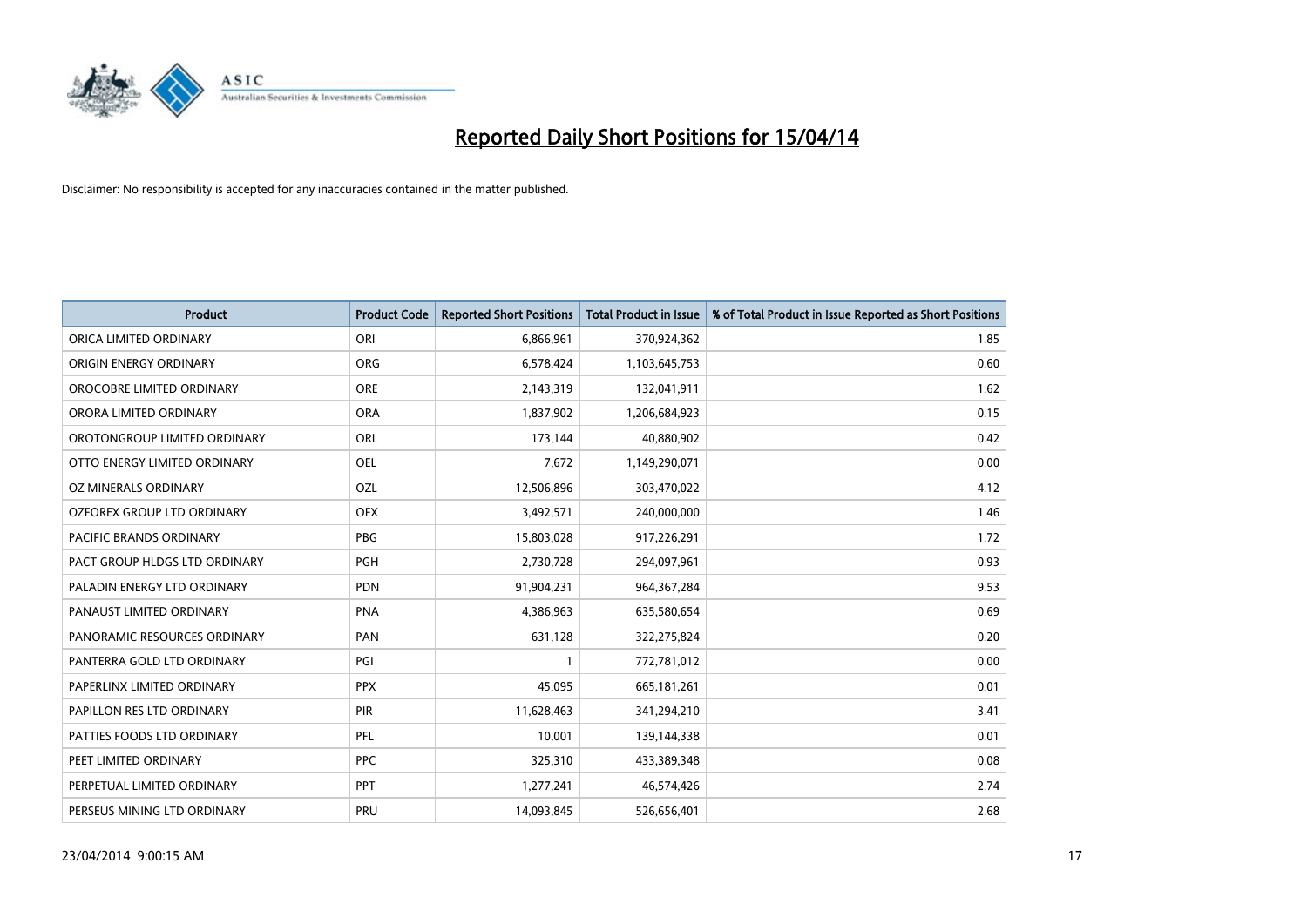

| <b>Product</b>                    | <b>Product Code</b> | <b>Reported Short Positions</b> | <b>Total Product in Issue</b> | % of Total Product in Issue Reported as Short Positions |
|-----------------------------------|---------------------|---------------------------------|-------------------------------|---------------------------------------------------------|
| PHARMAXIS LTD ORDINARY            | <b>PXS</b>          | 408,118                         | 309,514,849                   | 0.13                                                    |
| PHOSPHAGENICS LTD. ORDINARY       | POH                 | 50,000                          | 1,020,465,957                 | 0.00                                                    |
| PLATINUM ASSET ORDINARY           | <b>PTM</b>          | 572,896                         | 580,283,095                   | 0.10                                                    |
| PLATINUM AUSTRALIA ORDINARY       | <b>PLA</b>          | 836,127                         | 504,968,043                   | 0.17                                                    |
| PLATINUM CAPITAL LTD ORDINARY     | <b>PMC</b>          | 6,676                           | 231,071,933                   | 0.00                                                    |
| PMP LIMITED ORDINARY              | <b>PMP</b>          | 1,584,873                       | 323,781,124                   | 0.49                                                    |
| POSEIDON NICK LTD ORDINARY        | <b>POS</b>          | 496,239                         | 466,759,315                   | 0.11                                                    |
| PRANA BIOTECHNOLOGY ORDINARY      | <b>PBT</b>          | 1,008,249                       | 488,646,960                   | 0.21                                                    |
| PREMIER INVESTMENTS ORDINARY      | <b>PMV</b>          | 88,678                          | 155,314,874                   | 0.06                                                    |
| PRIMA BIOMED LTD ORDINARY         | <b>PRR</b>          | 642,905                         | 1,228,709,341                 | 0.05                                                    |
| PRIMARY HEALTH CARE ORDINARY      | <b>PRY</b>          | 13,641,229                      | 504,956,647                   | 2.70                                                    |
| PRIME MEDIA GRP LTD ORDINARY      | <b>PRT</b>          | 147,472                         | 366,330,303                   | 0.04                                                    |
| PROGRAMMED ORDINARY               | <b>PRG</b>          | 31,335                          | 118,253,992                   | 0.03                                                    |
| PURA VIDA ENERGY NL ORDINARY      | <b>PVD</b>          | 36,537                          | 127,168,198                   | 0.03                                                    |
| <b>QANTAS AIRWAYS ORDINARY</b>    | QAN                 | 67,066,129                      | 2,196,330,250                 | 3.05                                                    |
| OBE INSURANCE GROUP ORDINARY      | <b>OBE</b>          | 16,655,008                      | 1,253,883,293                 | 1.33                                                    |
| ORXPHARMA LTD ORDINARY            | <b>QRX</b>          | 229,457                         | 164,190,969                   | 0.14                                                    |
| <b>OUBE HOLDINGS LTD ORDINARY</b> | <b>QUB</b>          | 27,313,687                      | 1,028,551,156                 | 2.66                                                    |
| RAMELIUS RESOURCES ORDINARY       | <b>RMS</b>          | 12,110                          | 365,600,380                   | 0.00                                                    |
| RAMSAY HEALTH CARE ORDINARY       | <b>RHC</b>          | 1,395,817                       | 202,081,252                   | 0.69                                                    |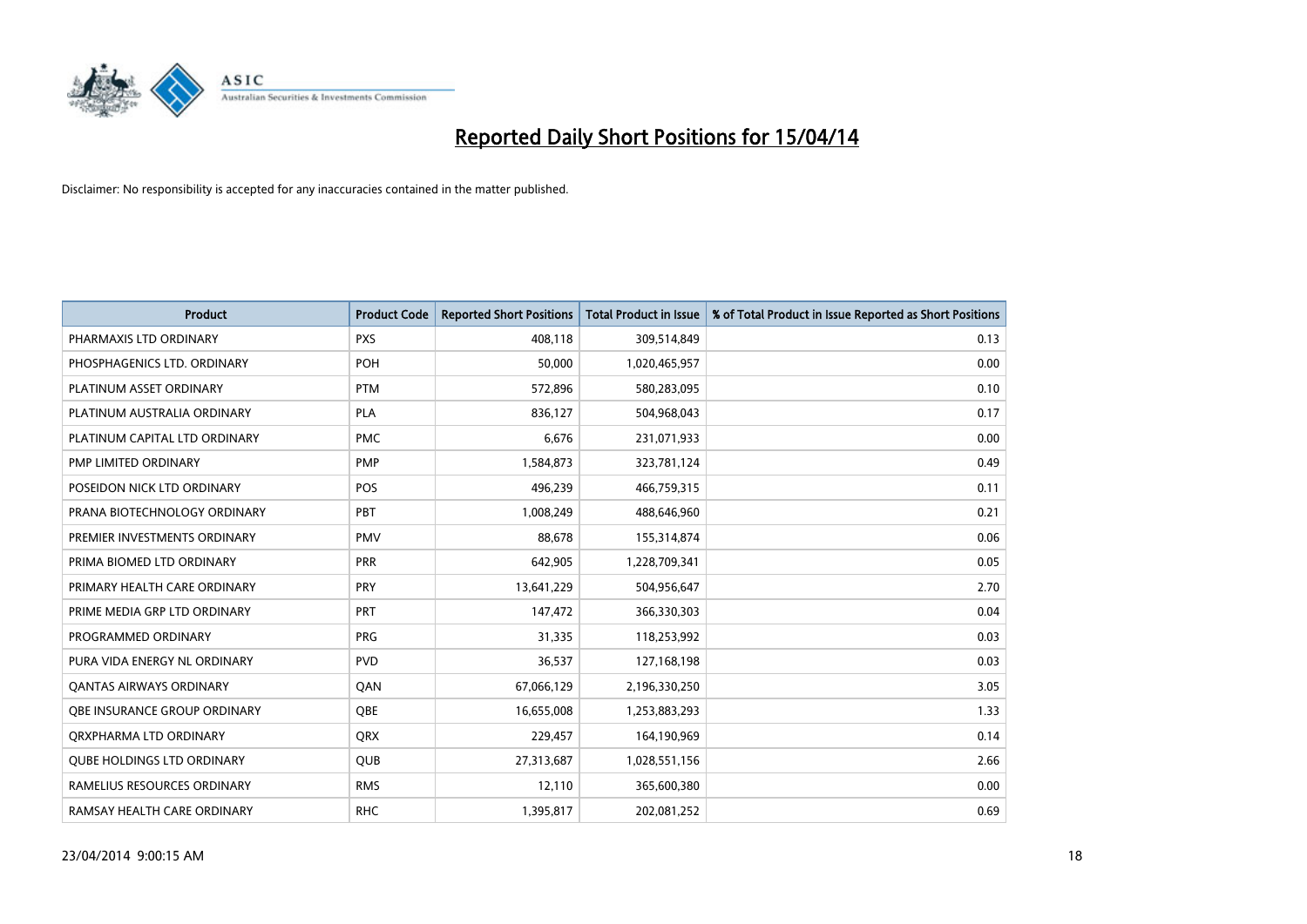

| <b>Product</b>                      | <b>Product Code</b> | <b>Reported Short Positions</b> | <b>Total Product in Issue</b> | % of Total Product in Issue Reported as Short Positions |
|-------------------------------------|---------------------|---------------------------------|-------------------------------|---------------------------------------------------------|
| <b>RCG CORPORATION LTD ORDINARY</b> | <b>RCG</b>          | 225,147                         | 263,808,625                   | 0.09                                                    |
| <b>RCR TOMLINSON ORDINARY</b>       | <b>RCR</b>          | 218,262                         | 136,989,238                   | 0.16                                                    |
| <b>REA GROUP ORDINARY</b>           | <b>REA</b>          | 978,513                         | 131,714,699                   | 0.74                                                    |
| RECALL HOLDINGS LTD ORDINARY        | <b>REC</b>          | 2,535,246                       | 312,836,448                   | 0.81                                                    |
| <b>RECKON LIMITED ORDINARY</b>      | <b>RKN</b>          | 1,489,456                       | 126,913,066                   | 1.17                                                    |
| <b>RED FORK ENERGY ORDINARY</b>     | <b>RFE</b>          | 1,450,652                       | 501,051,719                   | 0.29                                                    |
| REDBANK ENERGY LTD ORDINARY         | AEJ                 | 13                              | 786,287                       | 0.00                                                    |
| REDFLEX HOLDINGS ORDINARY           | <b>RDF</b>          | 892                             | 110,762,310                   | 0.00                                                    |
| REECE AUSTRALIA LTD. ORDINARY       | <b>REH</b>          | 272                             | 99,600,000                    | 0.00                                                    |
| REED RESOURCES LTD ORDINARY         | <b>RDR</b>          | 250,000                         | 523,453,895                   | 0.05                                                    |
| REGIS RESOURCES ORDINARY            | <b>RRL</b>          | 29,301,986                      | 499,744,095                   | 5.86                                                    |
| RESMED INC CDI 10:1                 | <b>RMD</b>          | 37,461,651                      | 1,415,926,590                 | 2.65                                                    |
| RESOLUTE MINING ORDINARY            | <b>RSG</b>          | 13,871,133                      | 641,189,223                   | 2.16                                                    |
| RESOURCE GENERATION ORDINARY        | <b>RES</b>          | 224,301                         | 581,380,338                   | 0.04                                                    |
| RETAIL FOOD GROUP ORDINARY          | <b>RFG</b>          | 4,586,010                       | 144,868,508                   | 3.17                                                    |
| REX MINERALS LIMITED ORDINARY       | <b>RXM</b>          | 660,804                         | 216,907,284                   | 0.30                                                    |
| RIO TINTO LIMITED ORDINARY          | <b>RIO</b>          | 3,350,953                       | 435,758,720                   | 0.77                                                    |
| ROC OIL COMPANY ORDINARY            | <b>ROC</b>          | 623,911                         | 687,618,400                   | 0.09                                                    |
| ROYAL WOLF HOLDINGS ORDINARY        | <b>RWH</b>          | 192,532                         | 100,387,052                   | 0.19                                                    |
| RURALCO HOLDINGS ORDINARY           | <b>RHL</b>          | 1,000                           | 77,291,069                    | 0.00                                                    |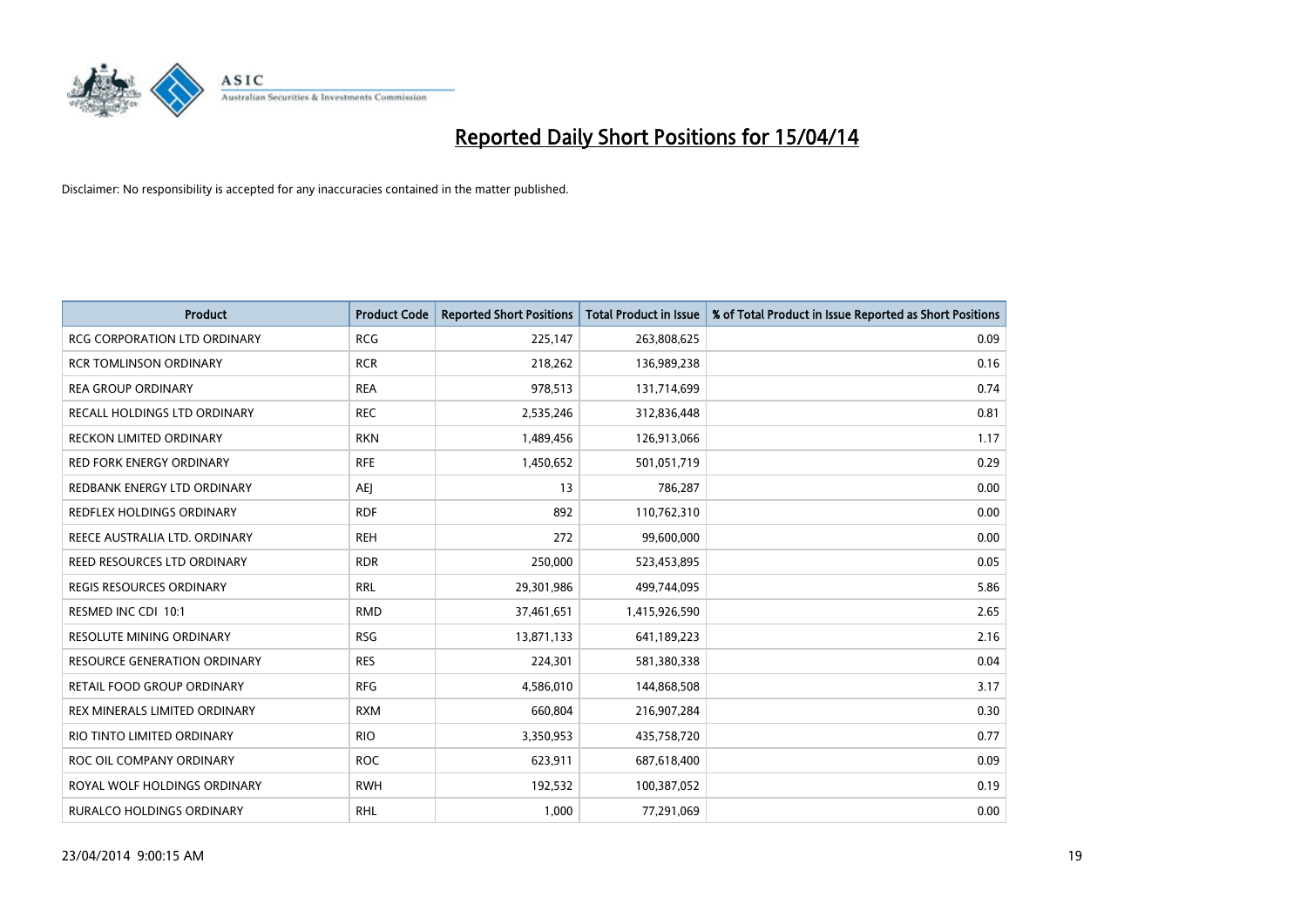

| <b>Product</b>                        | <b>Product Code</b> | <b>Reported Short Positions</b> | <b>Total Product in Issue</b> | % of Total Product in Issue Reported as Short Positions |
|---------------------------------------|---------------------|---------------------------------|-------------------------------|---------------------------------------------------------|
| SAI GLOBAL LIMITED ORDINARY           | SAI                 | 11,089,228                      | 210,793,906                   | 5.26                                                    |
| SALMAT LIMITED ORDINARY               | <b>SLM</b>          | 788                             | 159,812,799                   | 0.00                                                    |
| SAMSON OIL & GAS LTD ORDINARY         | SSN                 | 14,408,000                      | 2,547,627,193                 | 0.57                                                    |
| SANDFIRE RESOURCES ORDINARY           | <b>SFR</b>          | 876.047                         | 155,640,968                   | 0.56                                                    |
| <b>SANTOS LTD ORDINARY</b>            | <b>STO</b>          | 7,290,129                       | 975,314,977                   | 0.75                                                    |
| SARACEN MINERAL ORDINARY              | <b>SAR</b>          | 509,504                         | 792,784,738                   | 0.06                                                    |
| SCA PROPERTY GROUP STAPLED SECURITIES | <b>SCP</b>          | 45,993,689                      | 648,628,320                   | 7.09                                                    |
| SEDGMAN LIMITED ORDINARY              | <b>SDM</b>          | 198,000                         | 227,059,277                   | 0.09                                                    |
| SEEK LIMITED ORDINARY                 | <b>SEK</b>          | 7,165,739                       | 340,384,875                   | 2.11                                                    |
| SELECT HARVESTS ORDINARY              | SHV                 | 18,933                          | 57,815,720                    | 0.03                                                    |
| SENEX ENERGY LIMITED ORDINARY         | SXY                 | 7,361,837                       | 1,145,058,917                 | 0.64                                                    |
| SERVCORP LIMITED ORDINARY             | SRV                 | 31,789                          | 98,432,275                    | 0.03                                                    |
| SERVICE STREAM ORDINARY               | <b>SSM</b>          | 30                              | 326,943,570                   | 0.00                                                    |
| SEVEN GROUP HOLDINGS ORDINARY         | <b>SVW</b>          | 56,219                          | 307,356,159                   | 0.02                                                    |
| SEVEN WEST MEDIA LTD ORDINARY         | SWM                 | 7,204,579                       | 999,160,872                   | 0.72                                                    |
| SG FLEET GROUP LTD ORDINARY           | SGF                 | 15,194                          | 242,691,826                   | 0.01                                                    |
| SIGMA PHARMACEUTICAL ORDINARY         | <b>SIP</b>          | 10,421,135                      | 1,125,026,719                 | 0.93                                                    |
| SILEX SYSTEMS ORDINARY                | <b>SLX</b>          | 2,856,660                       | 170,367,734                   | 1.68                                                    |
| SILVER CHEF LIMITED ORDINARY          | SIV                 | 119,936                         | 29,333,629                    | 0.41                                                    |
| SILVER LAKE RESOURCE ORDINARY         | <b>SLR</b>          | 21,942,520                      | 503,233,971                   | 4.36                                                    |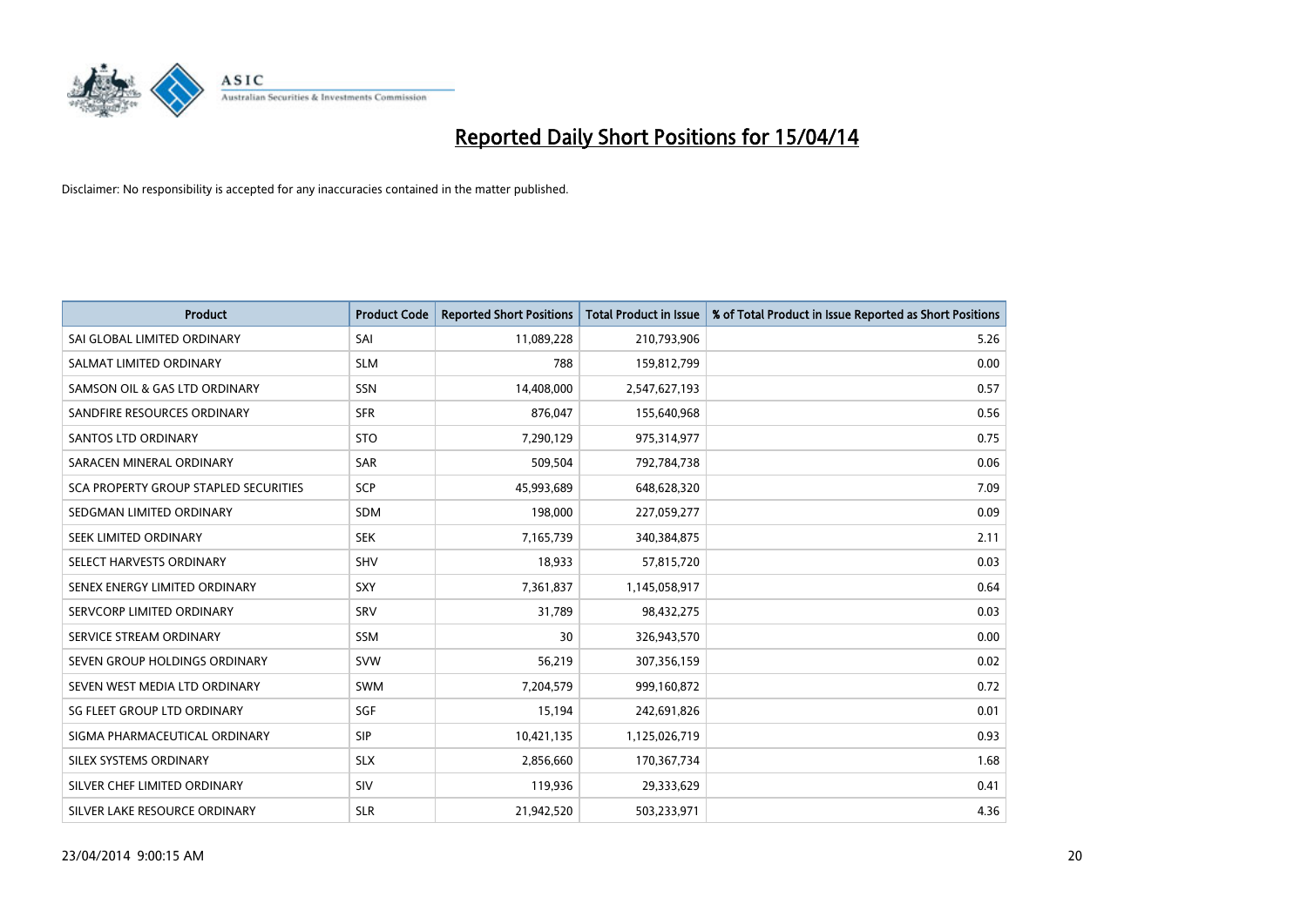

| <b>Product</b>                           | <b>Product Code</b> | <b>Reported Short Positions</b> | <b>Total Product in Issue</b> | % of Total Product in Issue Reported as Short Positions |
|------------------------------------------|---------------------|---------------------------------|-------------------------------|---------------------------------------------------------|
| SIMS METAL MGMT LTD ORDINARY             | <b>SGM</b>          | 13,775,510                      | 204,468,597                   | 6.74                                                    |
| SINGAPORE TELECOMM. CHESS DEPOSITARY INT | <b>SGT</b>          | 6,356,810                       | 149,099,508                   | 4.26                                                    |
| SINO GAS ENERGY ORDINARY                 | <b>SEH</b>          | 1,652,954                       | 1,530,457,040                 | 0.11                                                    |
| SIRIUS RESOURCES NL ORDINARY             | <b>SIR</b>          | 11,406,982                      | 261,980,167                   | 4.35                                                    |
| SIRTEX MEDICAL ORDINARY                  | <b>SRX</b>          | 46,391                          | 56,108,439                    | 0.08                                                    |
| SKILLED GROUP LTD ORDINARY               | <b>SKE</b>          | 4,155,195                       | 235,254,496                   | 1.77                                                    |
| <b>SKY NETWORK ORDINARY</b>              | <b>SKT</b>          | 105,540                         | 389,139,785                   | 0.03                                                    |
| SKYCITY ENT GRP LTD ORDINARY             | <b>SKC</b>          | 373,259                         | 582,088,094                   | 0.06                                                    |
| <b>SLATER &amp; GORDON ORDINARY</b>      | SGH                 | 5,317,488                       | 203,821,542                   | 2.61                                                    |
| SMS MANAGEMENT, ORDINARY                 | <b>SMX</b>          | 2,103,566                       | 70,099,763                    | 3.00                                                    |
| SONIC HEALTHCARE ORDINARY                | SHL                 | 4,279,014                       | 400,811,556                   | 1.07                                                    |
| SOUL PATTINSON (W.H) ORDINARY            | SOL                 | 17,564                          | 239,395,320                   | 0.01                                                    |
| SOUTH BOULDER MINES ORDINARY             | <b>STB</b>          | 1                               | 128,827,826                   | 0.00                                                    |
| SP AUSNET STAPLED SECURITIES             | <b>SPN</b>          | 72,765,541                      | 3,386,607,080                 | 2.15                                                    |
| SPARK INFRASTRUCTURE STAPLED US PROHIBT. | SKI                 | 44,459,499                      | 1,326,734,264                 | 3.35                                                    |
| SPDR 200 FUND ETF UNITS                  | <b>STW</b>          | 20,000                          | 45,026,368                    | 0.04                                                    |
| SPDR 200 RESOURCES ETF UNITS             | <b>OZR</b>          | 11,743                          | 1,601,962                     | 0.73                                                    |
| SPDR SMALL ORDS ETF UNITS                | <b>SSO</b>          | 132,228                         | 801,304                       | 16.50                                                   |
| SPECIALTY FASHION ORDINARY               | <b>SFH</b>          | 50,001                          | 192,236,121                   | 0.03                                                    |
| ST BARBARA LIMITED ORDINARY              | <b>SBM</b>          | 29,450,661                      | 488,074,077                   | 6.03                                                    |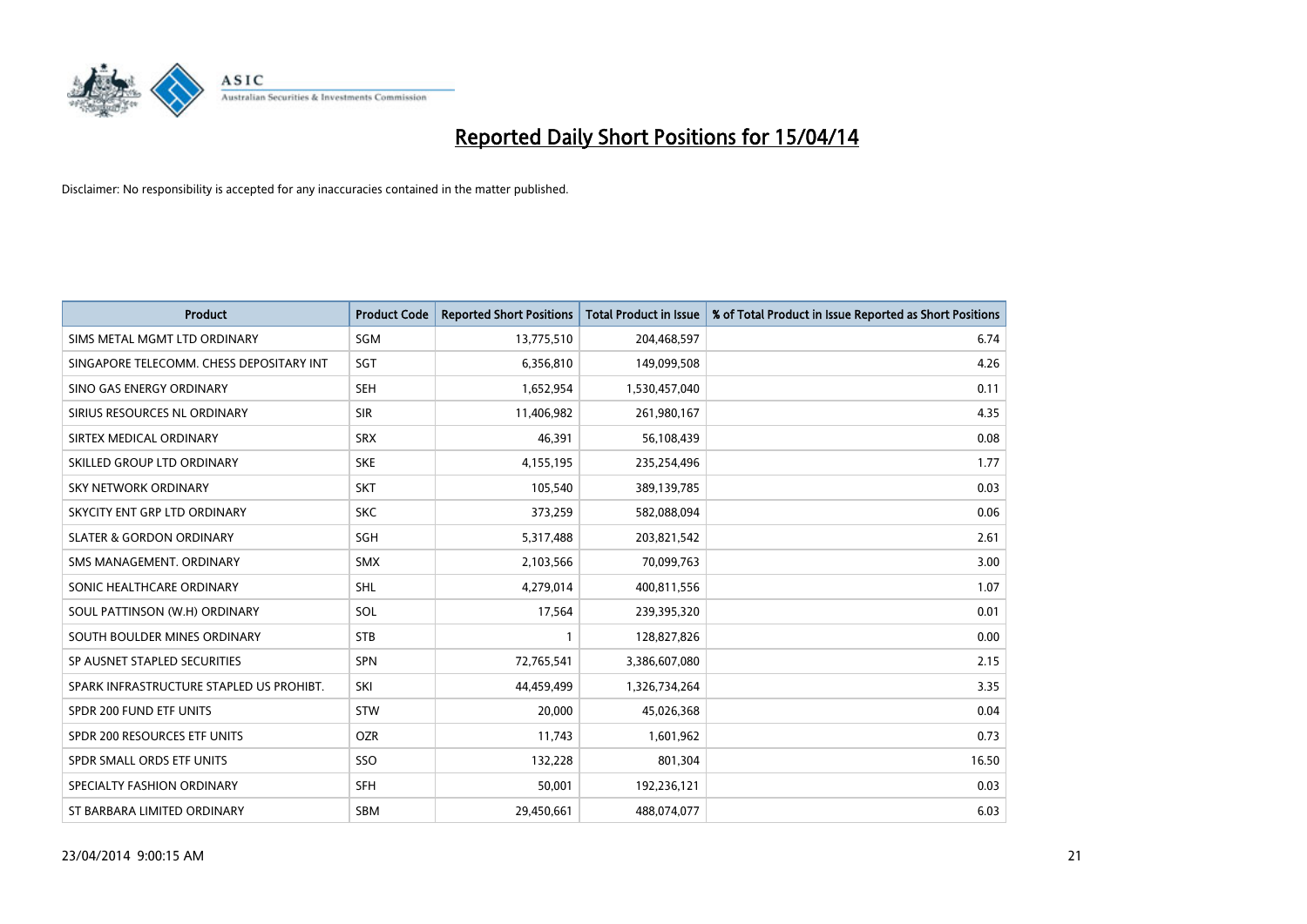

| <b>Product</b>                   | <b>Product Code</b> | <b>Reported Short Positions</b> | <b>Total Product in Issue</b> | % of Total Product in Issue Reported as Short Positions |
|----------------------------------|---------------------|---------------------------------|-------------------------------|---------------------------------------------------------|
| STARPHARMA HOLDINGS ORDINARY     | <b>SPL</b>          | 15,178,660                      | 284,664,680                   | 5.33                                                    |
| STEADFAST GROUP LTD ORDINARY     | <b>SDF</b>          | 1,817,071                       | 500,971,408                   | 0.36                                                    |
| STH CRS ELECT ENGNR ORDINARY     | <b>SXE</b>          | 19,573                          | 161,523,130                   | 0.01                                                    |
| STHN CROSS MEDIA ORDINARY        | SXL                 | 17,940,017                      | 705,246,986                   | 2.54                                                    |
| STOCKLAND UNITS/ORD STAPLED      | SGP                 | 9,915,389                       | 2,326,978,560                 | 0.43                                                    |
| STRAITS RES LTD. ORDINARY        | SRO                 | 28,747                          | 1,217,730,293                 | 0.00                                                    |
| STW COMMUNICATIONS ORDINARY      | SGN                 | 1,174,980                       | 403,828,512                   | 0.29                                                    |
| SUNCORP GROUP LTD ORDINARY       | <b>SUN</b>          | 10,394,288                      | 1,286,600,980                 | 0.81                                                    |
| SUNDANCE ENERGY ORDINARY         | <b>SEA</b>          | 9,896,491                       | 547,384,195                   | 1.81                                                    |
| SUNDANCE RESOURCES ORDINARY      | <b>SDL</b>          | 85,031,075                      | 3,079,369,367                 | 2.76                                                    |
| SUNLAND GROUP LTD ORDINARY       | <b>SDG</b>          | 80,204                          | 181,710,087                   | 0.04                                                    |
| SUPER RET REP LTD ORDINARY       | <b>SUL</b>          | 3,439,242                       | 196,731,620                   | 1.75                                                    |
| SYD AIRPORT STAPLED US PROHIBIT. | <b>SYD</b>          | 14,940,055                      | 2,216,216,041                 | 0.67                                                    |
| SYRAH RESOURCES ORDINARY         | <b>SYR</b>          | 5,936,051                       | 162,475,614                   | 3.65                                                    |
| TABCORP HOLDINGS LTD ORDINARY    | <b>TAH</b>          | 18,206,925                      | 762,954,019                   | 2.39                                                    |
| TANAMI GOLD NL ORDINARY          | <b>TAM</b>          | 1,101                           | 1,175,097,046                 | 0.00                                                    |
| TAP OIL LIMITED ORDINARY         | <b>TAP</b>          | 54,866                          | 242,237,221                   | 0.02                                                    |
| TASSAL GROUP LIMITED ORDINARY    | <b>TGR</b>          | 172,319                         | 146,507,029                   | 0.12                                                    |
| <b>TATTS GROUP LTD ORDINARY</b>  | <b>TTS</b>          | 10,940,185                      | 1,434,447,341                 | 0.76                                                    |
| TECHNOLOGY ONE ORDINARY          | <b>TNE</b>          | 356,874                         | 307,751,455                   | 0.12                                                    |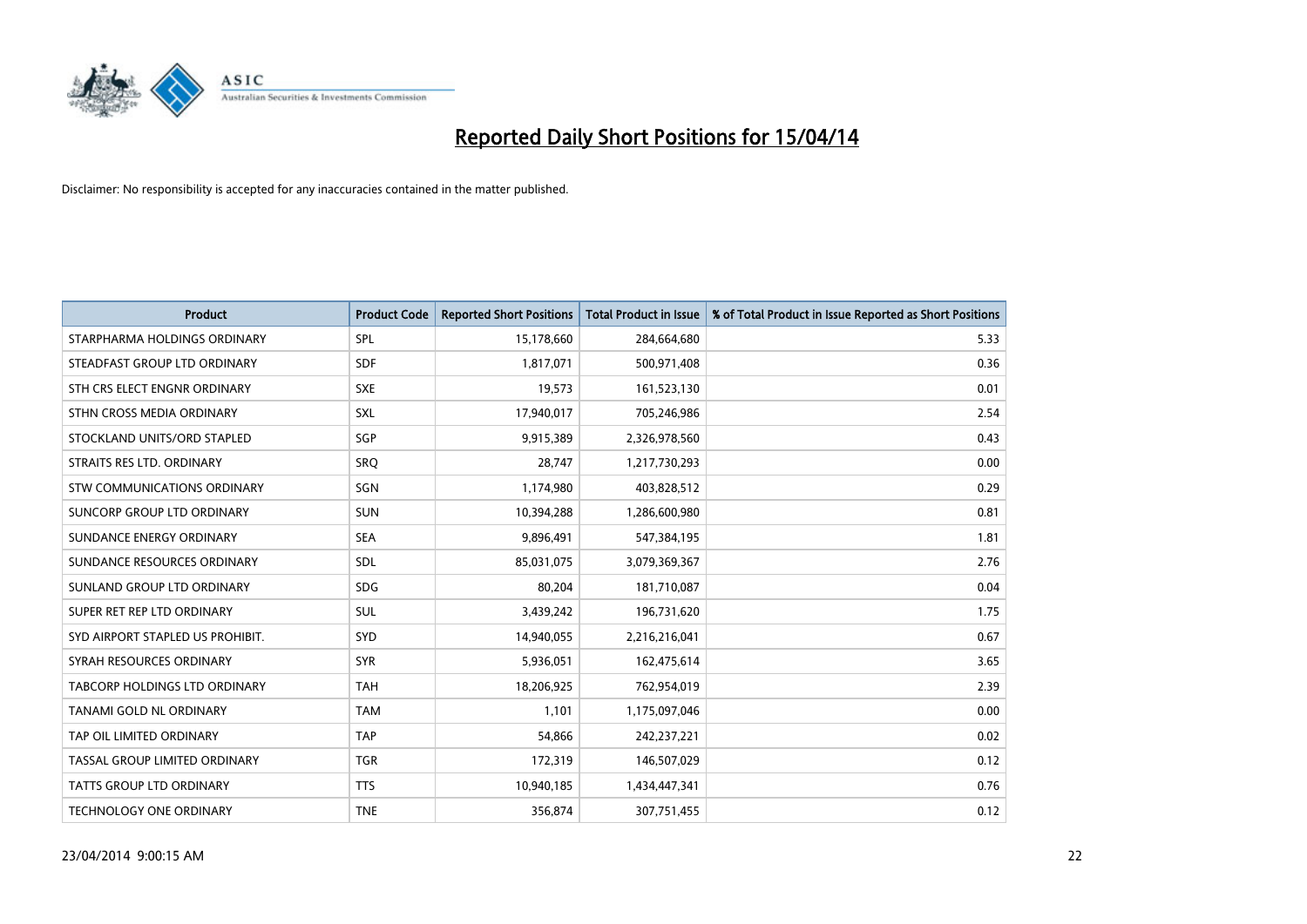

| <b>Product</b>                        | <b>Product Code</b> | <b>Reported Short Positions</b> | <b>Total Product in Issue</b> | % of Total Product in Issue Reported as Short Positions |
|---------------------------------------|---------------------|---------------------------------|-------------------------------|---------------------------------------------------------|
| TELECOM CORPORATION ORDINARY          | <b>TEL</b>          | 10,220,248                      | 1,828,530,844                 | 0.56                                                    |
| TELSTRA CORPORATION. ORDINARY         | <b>TLS</b>          | 8,478,878                       | 12,443,074,357                | 0.07                                                    |
| TEN NETWORK HOLDINGS ORDINARY         | <b>TEN</b>          | 158,661,326                     | 2,630,984,596                 | 6.03                                                    |
| TERANGA GOLD CORP CDI 1:1             | <b>TGZ</b>          | 238,066                         | 102,477,388                   | 0.23                                                    |
| TFS CORPORATION LTD ORDINARY          | <b>TFC</b>          | 637,190                         | 282,157,408                   | 0.23                                                    |
| THE REJECT SHOP ORDINARY              | <b>TRS</b>          | 2,435,006                       | 28,826,248                    | 8.45                                                    |
| TIGER RESOURCES ORDINARY              | <b>TGS</b>          | 525,902                         | 803,311,695                   | 0.07                                                    |
| TITAN ENERGY SERVICE ORDINARY         | <b>TTN</b>          | 4,216                           | 49,021,963                    | 0.01                                                    |
| TOLL HOLDINGS LTD ORDINARY            | <b>TOL</b>          | 33,081,319                      | 717,133,875                   | 4.61                                                    |
| TOX FREE SOLUTIONS ORDINARY           | <b>TOX</b>          | 2,637,982                       | 133,252,359                   | 1.98                                                    |
| TPG TELECOM LIMITED ORDINARY          | <b>TPM</b>          | 5,974,700                       | 793,808,141                   | 0.75                                                    |
| <b>TRADE ME GROUP ORDINARY</b>        | <b>TME</b>          | 1,483,481                       | 396,548,005                   | 0.37                                                    |
| <b>TRANSFIELD SERVICES ORDINARY</b>   | <b>TSE</b>          | 37,375,894                      | 512,457,716                   | 7.29                                                    |
| TRANSPACIFIC INDUST, ORDINARY         | <b>TPI</b>          | 14,858,082                      | 1,578,786,704                 | 0.94                                                    |
| TRANSURBAN GROUP TRIPLE STAPLED SEC.  | TCL                 | 7,829,273                       | 1,491,855,200                 | 0.52                                                    |
| TREASURY GROUP ORDINARY               | <b>TRG</b>          | 14,040                          | 23,070,755                    | 0.06                                                    |
| TREASURY WINE ESTATE ORDINARY         | <b>TWE</b>          | 55,179,053                      | 648,937,948                   | 8.50                                                    |
| TRIBUNE RES LTD ORDINARY              | <b>TBR</b>          | 792                             | 50,209,226                    | 0.00                                                    |
| TROY RESOURCES LTD ORDINARY           | <b>TRY</b>          | 3,559,504                       | 195,034,997                   | 1.83                                                    |
| TWENTY-FIRST FOX INC A NON-VOTING CDI | <b>FOXLV</b>        | 353,958                         | 12,427,226                    | 2.85                                                    |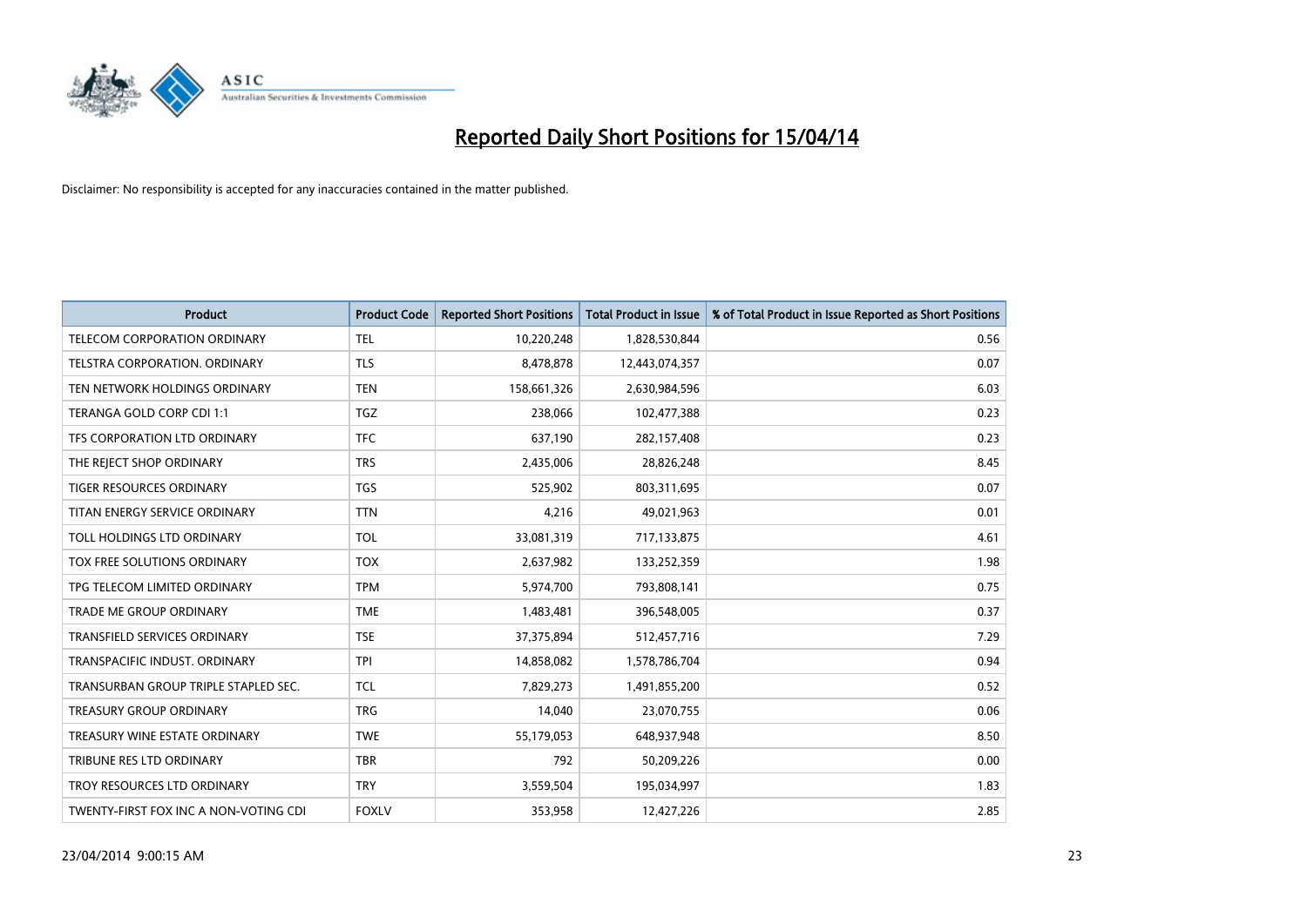

| <b>Product</b>                       | <b>Product Code</b> | <b>Reported Short Positions</b> | <b>Total Product in Issue</b> | % of Total Product in Issue Reported as Short Positions |
|--------------------------------------|---------------------|---------------------------------|-------------------------------|---------------------------------------------------------|
| TWENTY-FIRST FOX INC B VOTING CDI    | <b>FOX</b>          | 913,618                         | 152,398,484                   | 0.60                                                    |
| UGL LIMITED ORDINARY                 | UGL                 | 21,457,293                      | 166,511,240                   | 12.89                                                   |
| UNILIFE CORPORATION CDI 6:1          | <b>UNS</b>          | 156,155                         | 259,710,264                   | 0.06                                                    |
| UXC LIMITED ORDINARY                 | <b>UXC</b>          | 3,056,872                       | 321,271,353                   | 0.95                                                    |
| <b>VEDA GROUP LTD ORDINARY</b>       | <b>VED</b>          | 6,677,713                       | 842,055,406                   | 0.79                                                    |
| <b>VILLAGE ROADSHOW LTD ORDINARY</b> | <b>VRL</b>          | 1,659,092                       | 159,498,988                   | 1.04                                                    |
| <b>VIRGIN AUS HLDG LTD ORDINARY</b>  | <b>VAH</b>          | 54,626,889                      | 3,514,825,734                 | 1.55                                                    |
| <b>VIRTUS HEALTH LTD ORDINARY</b>    | <b>VRT</b>          | 3,361,461                       | 79,722,678                    | 4.22                                                    |
| VISION EYE INSTITUTE ORDINARY        | <b>VEI</b>          | 212,415                         | 160,759,740                   | 0.13                                                    |
| <b>VOCATION LTD ORDINARY</b>         | <b>VET</b>          | 11,998,257                      | 200,000,000                   | 6.00                                                    |
| <b>VOCUS COMMS LTD ORDINARY</b>      | <b>VOC</b>          | 537,617                         | 92,804,500                    | 0.58                                                    |
| <b>WATPAC LIMITED ORDINARY</b>       | <b>WTP</b>          | 4,421                           | 186,489,922                   | 0.00                                                    |
| WEBIET LIMITED ORDINARY              | <b>WEB</b>          | 2,308,814                       | 79,397,959                    | 2.91                                                    |
| <b>WESFARMERS LIMITED ORDINARY</b>   | <b>WES</b>          | 6,768,647                       | 1,143,274,951                 | 0.59                                                    |
| WESTERN AREAS LTD ORDINARY           | <b>WSA</b>          | 20,070,206                      | 232,310,014                   | 8.64                                                    |
| WESTERN DESERT RES. DEFERRED         | <b>WDRN</b>         | 4,272                           | 120,009,662                   | 0.00                                                    |
| WESTERN DESERT RES. ORDINARY         | <b>WDR</b>          | 5,890,642                       | 500,040,257                   | 1.18                                                    |
| WESTFIELD GROUP ORD/UNIT STAPLED SEC | <b>WDC</b>          | 3,469,590                       | 2,113,501,814                 | 0.16                                                    |
| WESTFIELD RETAIL TST UNIT STAPLED    | <b>WRT</b>          | 15,886,871                      | 2,979,214,029                 | 0.53                                                    |
| WESTPAC BANKING CORP ORDINARY        | <b>WBC</b>          | 21,896,447                      | 3,109,048,309                 | 0.70                                                    |